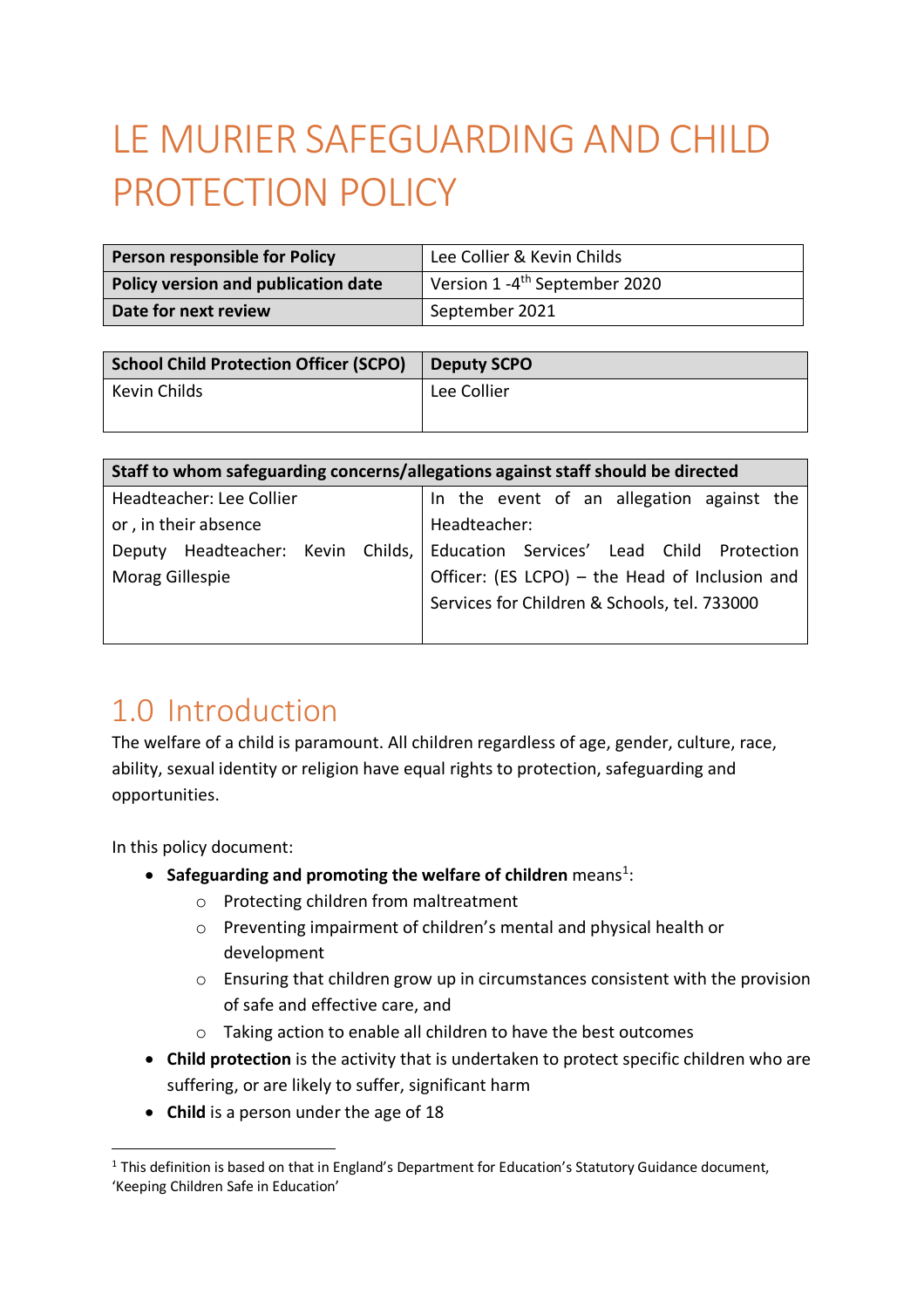- **A child 'in need'** is as defined in Appendix 3
- **A child 'at risk'** is as defined in Appendix 3.

### 1.1 Policy Statement

Le Murier recognises that children can be some of the most vulnerable members of society. Safeguarding children is everyone's responsibility, but education establishments and the people who work within them have particularly important roles to play. These include:

- Proactively working to prevent harm and abuse
- Responding to concerns if they arise and supporting the children involved
- Sharing information and cooperating with other agencies.

Le Murier is committed to safeguarding and promoting the welfare of all of its learners, and this commitment is woven through everything that it does. At all times, the best interests of the child must come first.

The Children (Guernsey and Alderney) Law 2008 requires all States employees (and everyone else working with children) to work together and share information to ensure children and young people get the services they need to achieve or maintain a reasonable standard of health or development. The Islands Safeguarding Children Partnership (ISCP)<sup>2</sup> has established extensive guidance (http://iscp.gg) to promote effective co-ordination and co-operation between agencies providing services to children and families, which must be followed by all people working in education establishments in Guernsey and Alderney, whether paid or unpaid.

This policy has been written with reference to ISCP guidance and to good practice, as set out in English guidance document 'Keeping Children Safe in Education' (KCSIE). This policy sits alongside other policies that relate to specific areas of school life with safeguarding and wellbeing elements.

### 1.2 Policy Objectives

This policy is intended to:

- Ensure all members of staff (and volunteers) at Le Murier are aware of their roles and responsibilities around safeguarding and protecting children from harm; know how to recognise abuse and know what to do if they have concerns
- Show how Le Murier works with other agencies to keep children safe
- Highlight other policies that have a particular role in Le Murier's wider approach to keeping children safe
- Ensure that parents/carers are aware of school processes, roles and responsibilities.

 $<sup>2</sup>$  A multi-agency committee with representatives from the public, private and voluntary sectors, which was</sup> given legal status in the Children (Guernsey and Alderney) Law, 2008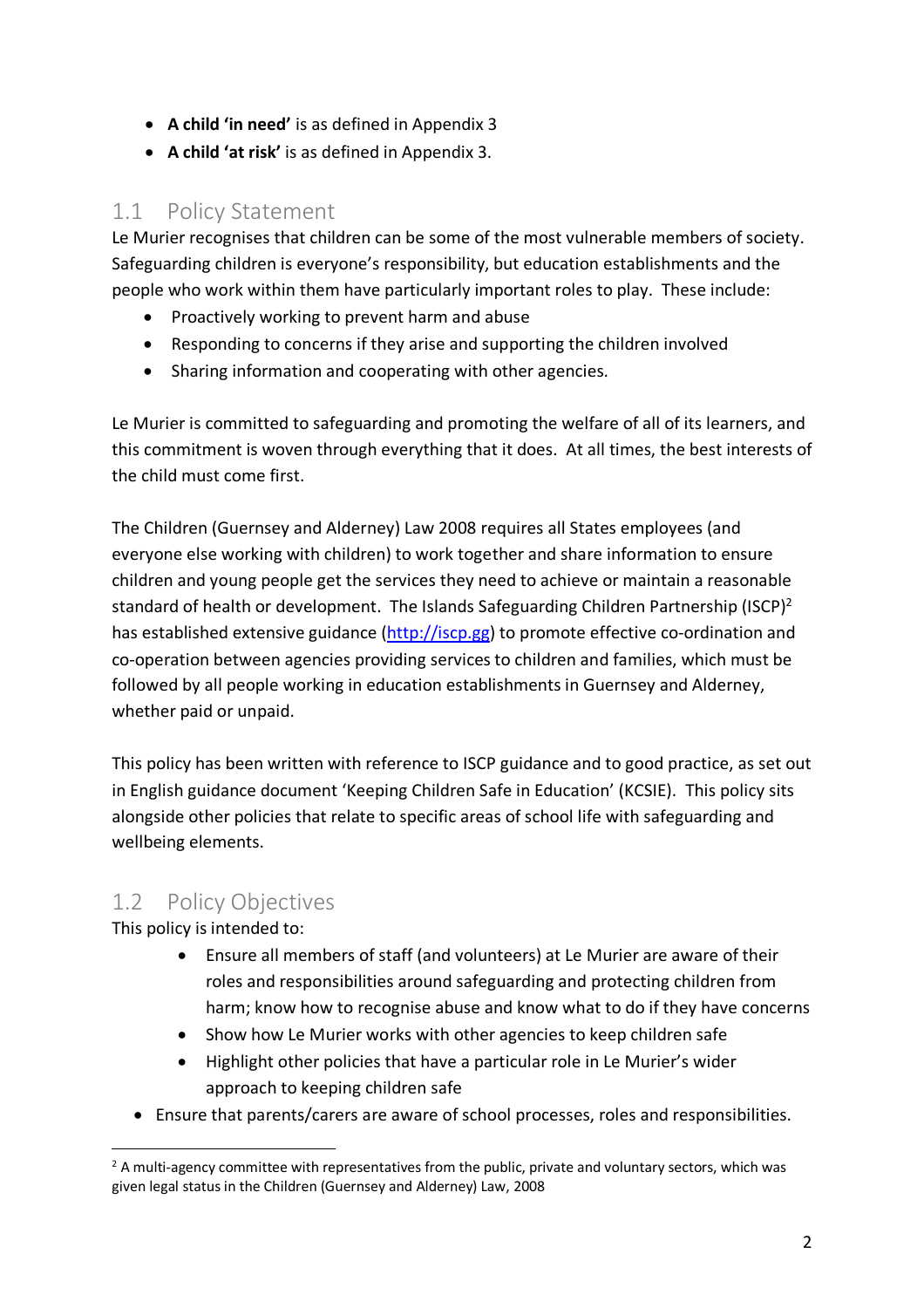# 1.3 Policy Application

This policy applies to:

- All staff (teaching and non-teaching, permanent and temporary, full-time and part-time)
- Casual supply workers in school
- School volunteers
- Other visitors (such as representatives of other agencies coming in to school to support education/children, and contractors).

It extends to school activities taking place outside of the normal school day, and to school activities taking place off-site.

# 1.4 Accountabilities

The Headteacher Lee Collier is accountable for the implementation of this policy within school, including ensuring information is presented, as appropriate, to the School Committee, Education Services and the ISCP, so those bodies can maintain view of safeguarding practice.

The Head of Inclusion and Services for Children & Schools is the Lead Child Protection Officer (LCPO) within Education Services and oversees safeguarding and child protection across schools and services, reporting to the Committee *for* Education, Sport and Culture (ESC).

# 1.5 Responsibilities

Specific responsibilities within school are as follows. Some are talked about more, later in this document.

#### 1.5.1 All school staff (teaching and non-teaching), and volunteers

**All school staff and volunteers** are responsible for playing their part in safeguarding and promoting the welfare of children, including:

- Acting professionally at all times, in line with Codes of Conduct
- Endeavouring to ensure a safe environment in which children can learn. This includes acting to report/manage (as appropriate) any observed risks to health and safety posed by either the physical environment, or actions of adults or children
- Undertaking child protection and safeguarding training appropriate to their role
- Being familiar with this policy, and other policies and systems that are of particular relevance to safeguarding, as appropriate to their role
- Being aware of signs and indicators of abuse and neglect, as well as specific safeguarding issues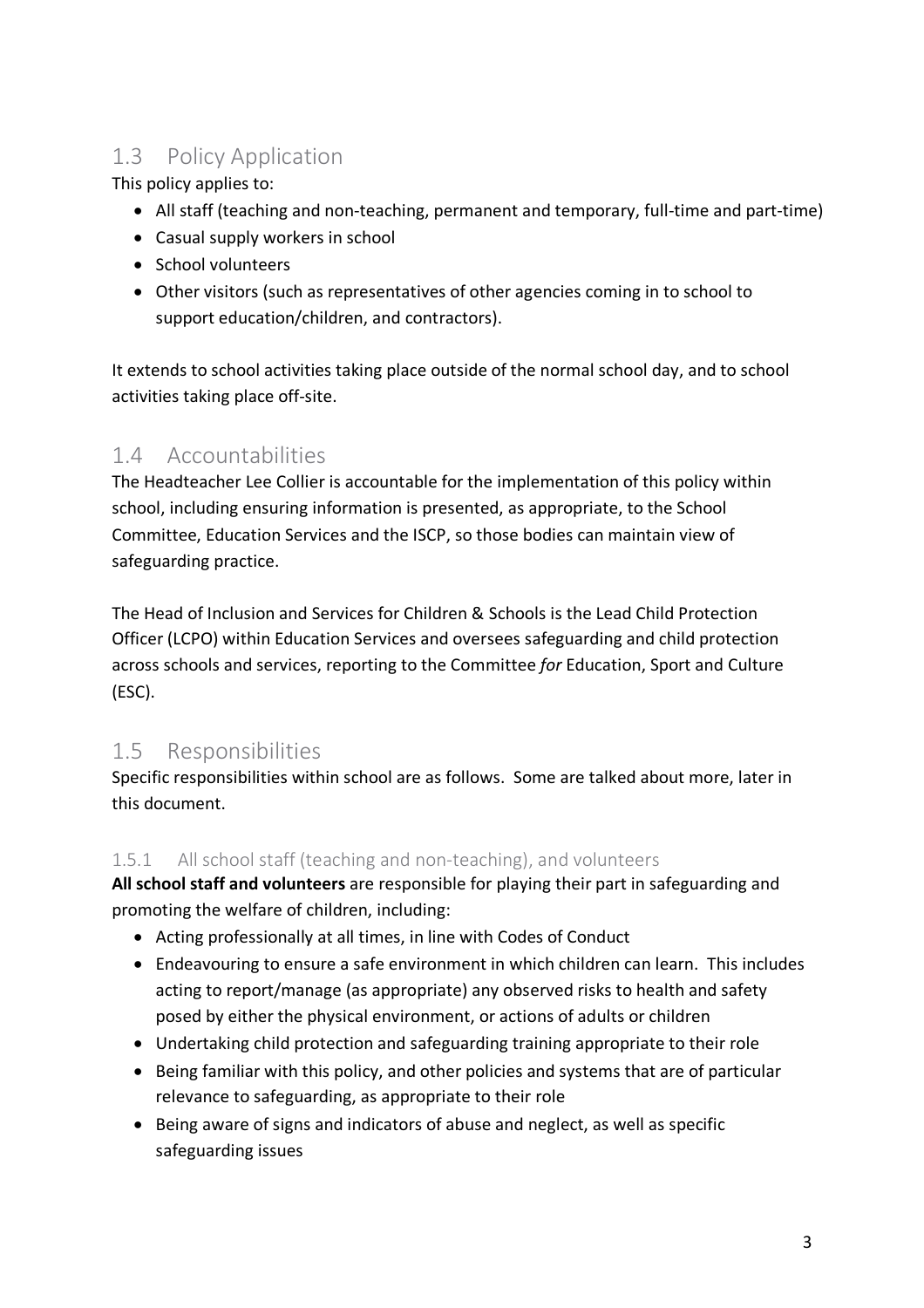- Reporting, recording and passing any concerns or suspicions to the SCPO as soon as possible, no matter how trivial they may seem; not assuming that someone else will act instead
- Listening to children if they disclose a safeguarding issue
- Maintaining an appropriate level of confidentiality
- Raising any concerns they may have about the school's safeguarding practice or about particular members of staff/volunteers
- Supporting any (ongoing) action that might be appropriate, including working in partnership with other agencies, with the aim of improving the child's situation.

#### 1.5.2 Headteacher: Miss Collier

The Headteacher is responsible for:

- Ensuring there is an effective school Safeguarding and Child Protection (S&CP) Policy, which is subject to annual review, and other related key policies and systems
- Ensuring that a senior member of school staff is designated as the lead for safeguarding and child protection within the school - the School Child Protection Officer (SCPO), with deputy SCPO (or deputies) as appropriate to ensure cover for absence or any out of hours/out of term activities, etc. It is good practice that these roles are explicit in the holder's job description, and the SCPO/deputy SCPO should be clear about what the role involves
- Ensuring the SCPO team has the time, funding, training and resources to do their duties properly
	- Ensuring all staff, casual supply workers, volunteers and visitors (such as representatives of agencies coming in to school to support education/children at Le Murier, and contractors) receive safeguarding and child protection induction, information and training appropriate to what they are doing in school
- Ensuring that volunteers and visitors, etc. are supervised as appropriate in school, in line with Education Services' policy
- Ensuring opportunities are taken across the curriculum to teach children about safeguarding and to develop the skills they need to recognise danger and know how and where to seek help. This includes (but is not limited to) the delivery of effective Personal, Social, Health and Citizenship education (PSHCE), online safety and relationship education appropriate to the needs of learners
- Ensuring effective pastoral care systems
- Ensuring that relevant staffing ratios are met as appropriate, which may in some circumstances require the school to undertake a risk assessment
- Acting as the 'Case Manager' if an allegation of abuse is made against another member of staff or volunteer, where appropriate
- Designating a teacher to lead on Special Educational Needs and Disabilities (SEND)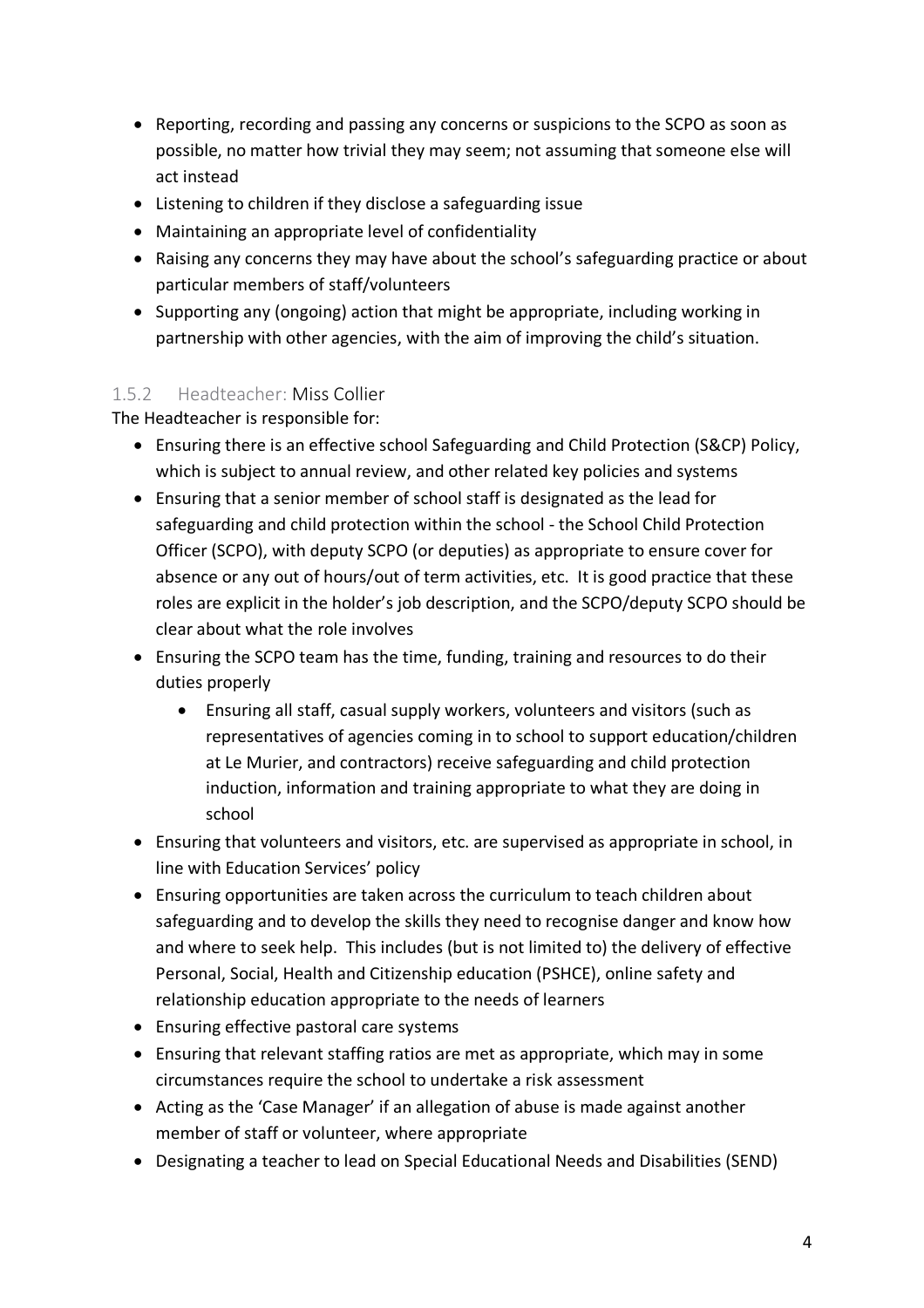- Designating a teacher to promote the educational achievement of Looked After Children (LAC) and Previously LAC
- Designating a school Attendance Lead, to lead on attendance/absence.

#### 1.5.3 The School Child Protection Officer (and Deputy SCPO): Mr Kevin Childs (and Deputy SCPO Miss Lee Collier)

The SCPO (and in their absence the deputy SCPO) is the lead for child protection and safeguarding at Le Murier. They should always be available during school hours in termtime. If an urgent situation arises outside of term-time that requires direct input from school, they (or the Headteacher) may be contacted for assistance (for example, about providing a report or suitable attendance at an urgent meeting). Summary broad responsibilities are:

- Undertaking formal training appropriate to their role at least every two years, and refreshing knowledge at least annually. (The deputy SCPO must be trained to the same level as the SCPO.)
- Ensuring the school's safeguarding policies are up-to-date, known and understood, and that staff and volunteers refresh training in line with ISCP requirements
- Managing cases of safeguarding and child protection concerns: Supporting staff with advice as necessary; referring cases to relevant agencies and sharing information as appropriate to the circumstances, and ensuring ongoing cooperation in cases
- Keeping thorough and secure child protection records.

# 2.0 Safe Recruitment

The appointment of school staff – teaching and non-teaching – follows the States of Guernsey's recruitment processes and procedures, including vetting checks appropriate to the role (DBS etc.) The records of all staff working in school are held centrally, updated as appropriate by central and school staff.

Other adults who may work at school, for example:

- External Providers and Support Agencies that visit to help with curriculum delivery or otherwise support education/children
- Volunteers
- Contractors

should be vetted and supervised, appropriate to what they are doing and the contact they will have with children, in line with Education Services' policy (Vetting in Education Services, External Providers, Businesses and Support Agencies).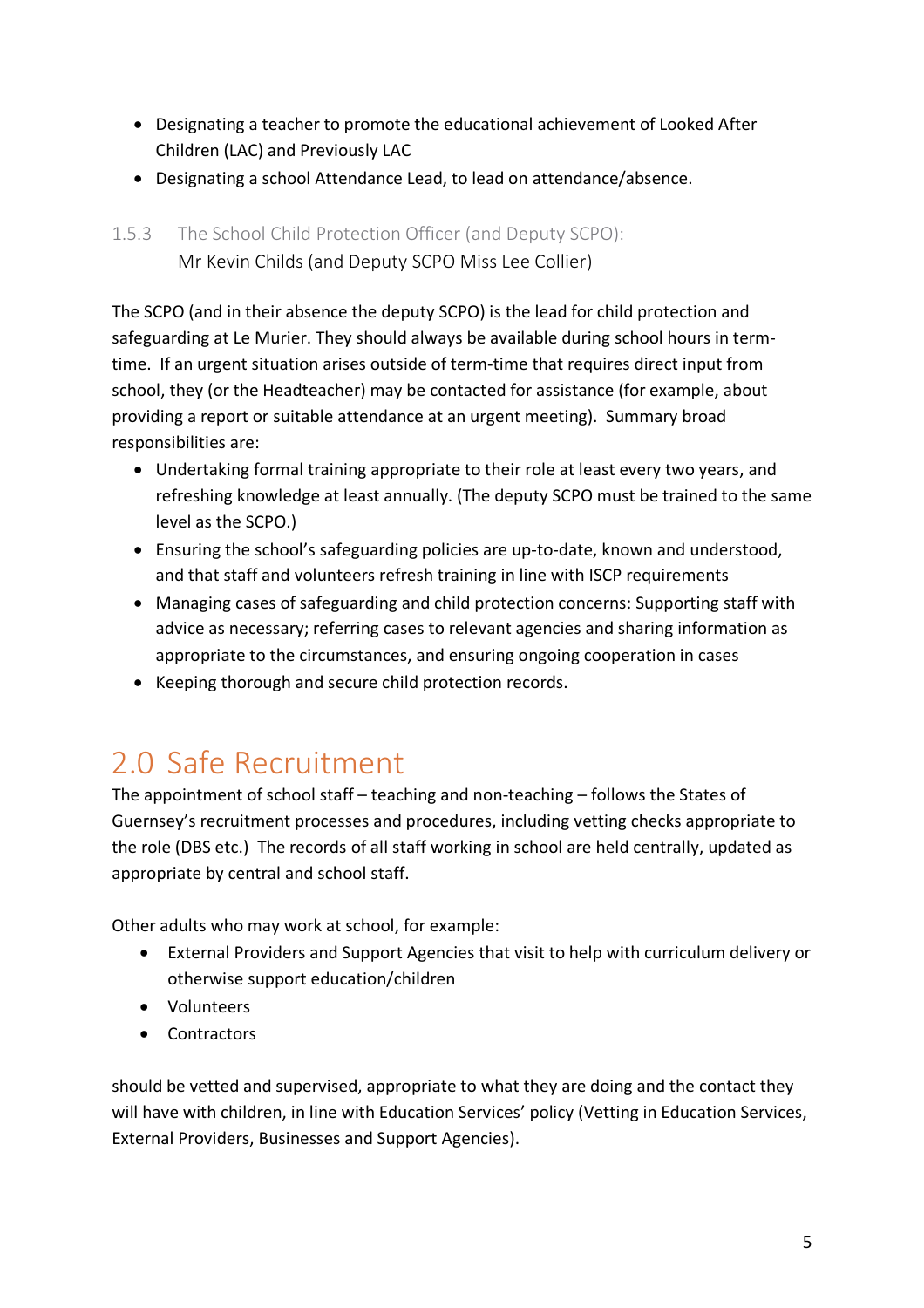#### **Any person who has not been vetted must not be left alone with children.** A risk

assessment should be carried out when deciding whether to seek an enhanced DBS check for supervised volunteers.

# 3.0 Induction and Training

### 3.1 Induction

#### 3.1.1 School Staff

All new staff (part-time and full-time) should receive an induction that covers:

- The school Safeguarding and Child Protection policy (including SCPO role and identity)
- Le Murier learner Behaviour policy
- The relevant Code of Conduct
- The States of Guernsey's Whistleblowing policy
- Relevant safety and welfare information e.g. medical policies, accident reporting, fire
- Safeguarding training appropriate to role
- Online Safety policy and training, appropriate to role
- Explanation of the safeguarding response to children who go missing from education

Staff should sign to confirm that they have received and understood all of the above, with records kept for the staff file.

#### 3.1.2 Casual Supply Workers, Volunteers and Other Visitors

A proportionate and risk-based approach should be taken in respect of the induction information provided to short-term temporary (casual supply) workers, volunteers and other visitors (for example, representatives of other agencies coming in to school to support education/children, contractors). This should consider what the person will be doing, frequency of the activity and the amount of contact with children. As a minimum, they must receive sufficient information to be aware of the school's commitment to safeguarding children and know to raise any safeguarding concerns they may encounter while in school.

### 3.2 Training (including regular updates)

Staff, casual supply workers and volunteers are required to undertake safeguarding and child protection training suited to their role at induction and then at regular intervals. Minimum training level and frequency is set by the ISCP. Relevant 'online safety' training should also be undertaken, appropriate to individual role.

#### The SCPO/deputy should:

- Update their 'formal' training every two years
- Update knowledge and skills regularly (at least annually), for example, meeting with other safeguarding personnel, reading bulletins etc.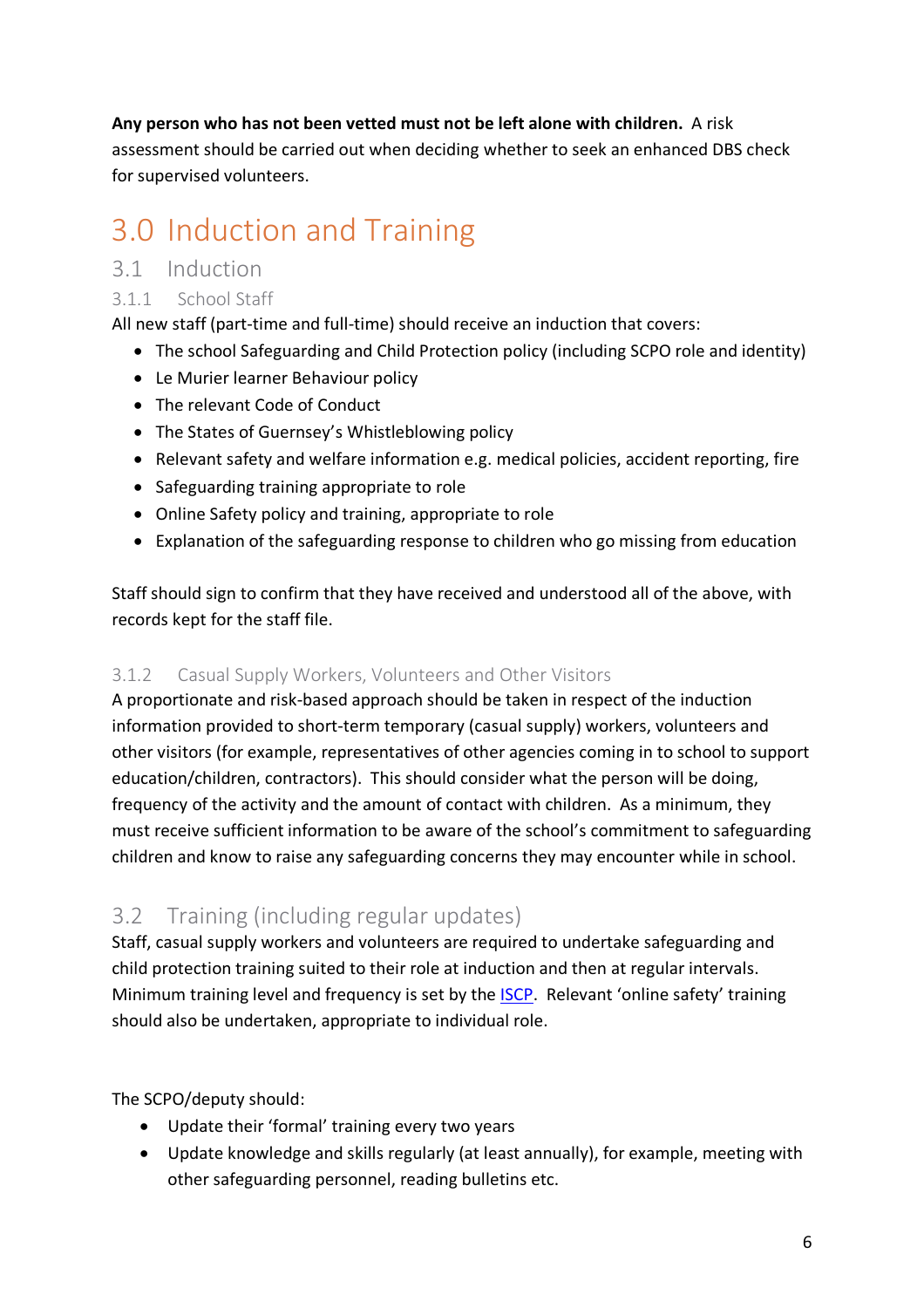- Attend the Island SCPO meetings
- Provide regular updates to staff/volunteers.

All other staff/volunteers should:

- Update their 'formal' training every three years
- Receive regular safeguarding and child protection updates (from the SCPO and/or others, as appropriate), at least annually. This includes re-reading this policy annually (confirmed by staff signature).

Le Murier will offer an update to all staff every three years, courses will be run in house on a yearly basis if there is demand. New staff may need to access a course run by the Education Department to ensure training soon after employment.

Training completion for staff and volunteers should be recorded, and monitored by the SCPO who should ensure it is renewed when needed.

# 4.0 Recognising issues

All staff should:

- Observe the behaviour and demeanour of learners for changes that may indicate a safeguarding concern
- Be aware that safeguarding incidents and/or behaviours can be associated with factors outside the school and/or occur between children outside of school. All staff, especially the SCPO (and deputy), should consider whether children are at risk of abuse or exploitation in situations outside their families.

The SCPO should have a clear understanding of the ISCP's Care and Support Framework.

#### 4.1 Awareness that some children are potentially more vulnerable

There is potential for any child to need support, but staff should be particularly alert to issues or concerns in a child who:

- Is disabled and has specific additional needs
- Has special educational needs
- Has mental health needs
- Has physical health issues
- Is a young carer
- Is showing signs of being drawn in to antisocial or criminal behaviour
- Is misusing drugs or alcohol
- Is frequently missing/goes missing from home/care or education
- Is in a family circumstance presenting challenges for the child, such as drug and alcohol misuse, adult mental health issues, family member in prison or affected by parental offending, and domestic abuse
- Has a social worker
- Is a 'Looked After Child'
- Has returned home to their family from care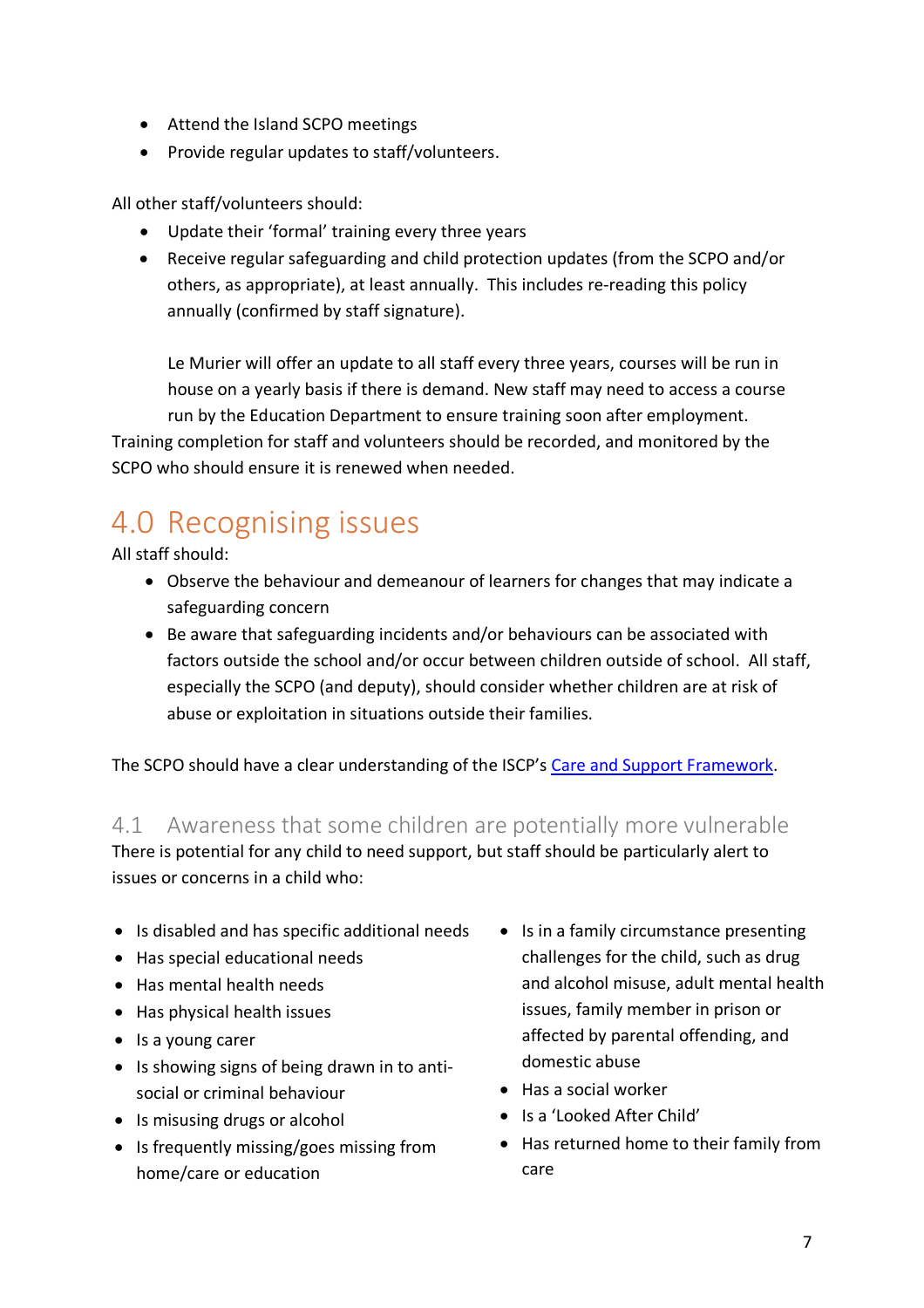- Has experienced recent trauma, for example, Is a privately fostered child see section bereavement
- Is at risk of modern slavery, trafficking or exploitation
- Is at risk of being radicalised or exploited
- Is at risk of honour-based abuse
- 10.11. (This includes learners from Alderney, Sark and Herm who are living with a Guernsey host under the Term-Time Host scheme)
- Is undertaking an Alternative Provision education package

### 4.2 Early Help

It is better to provide support as soon as a problem emerges in a child's life to try to prevent it from escalating – this is known as 'Early Help'. Staff should try to identify emerging needs as soon as possible. In some cases it will be appropriate for Le Murier to coordinate 'Early Help' directly, liaising with other relevant services/agencies, and creating a 'Team-around the child' (TAC) where appropriate. However, if there is any suggestion or suspicion of abuse, the full referral pathway set out in sections 5.1/2 must be followed, including referral to the Multi-Agency Support Hub (MASH), or the child's social worker, if they already have one.

## 4.3 Recognising Abuse

**Staff should assume that any safeguarding issue could happen here**. **If a staff member has concerns but is unsure, they should always speak to the SCPO.**

#### 4.3.1 Abuse and Neglect

**Abuse** is a form of maltreatment of a child, and may involve inflicting harm or failing to act to prevent harm. Categories of abuse include: physical, emotional and sexual. Children may be abused in a family or in an institutional or community setting by those known to them or, more rarely, by others. Abuse can take place in person, online, or a combination (technology may be used to facilitate in-person abuse). Children may be abused by an adult/adults or by another child/children.

**Neglect** is the persistent failure to meet a child's basic physical and/or psychological needs, likely to result in the serious impairment of the child's health or development.

Abuse, neglect, and safeguarding issues are rarely standalone events that can be covered by one definition or label. In most cases, multiple issues will overlap.

**Appendix 1** provides an introduction to the different forms of abuse and neglect, including possible indicators, which all staff should be aware of.

Staff should be aware that children with special educational needs and disabilities (SEND) and/or physical health issues can face additional safeguarding challenges and additional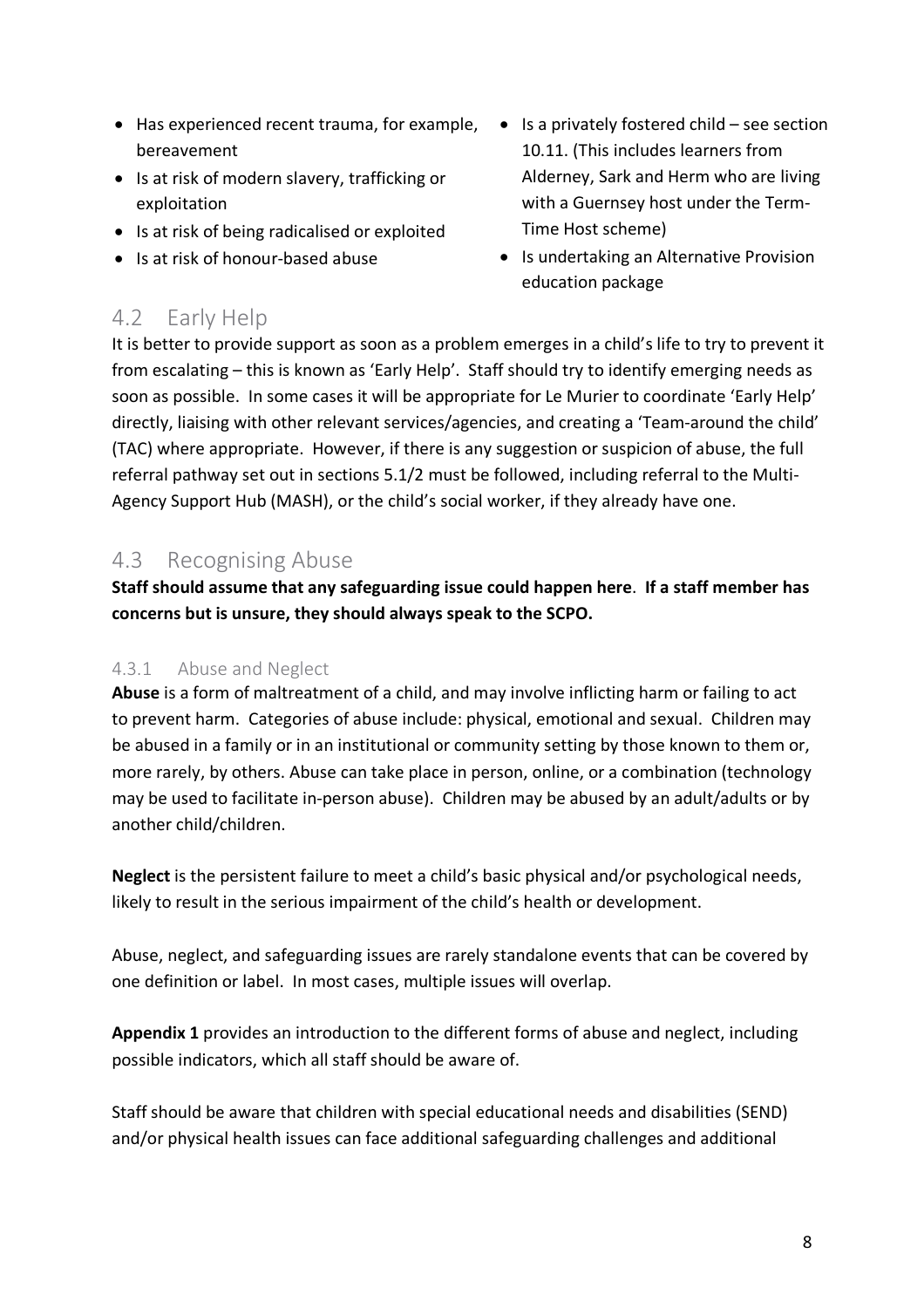barriers can exist when recognising abuse and neglect in this group of children. These can include:

- Assumptions that indicators of possible abuse such as behaviour, mood and injury relate to the child's disability or medical condition, without further exploration
- Being more prone to peer group isolation than other children
- Being reliant on personal and intimate care
- The potential for children with SEN and disabilities being disproportionally impacted by behaviours such as bullying, without outward signs
- Communication barriers and difficulties in overcoming these barriers.

Additional ISCP guidance can be found at http://iscp.gg/Protecting-children-withdisabilities-from-abuse.

## 4.4 Specific Safeguarding Issues

**Appendix 2** contains information about specific forms of abuse and safeguarding issues that staff should be aware of. Please note that this appendix reflects issues listed in KCSIE and in some circumstances there may currently be little concern about an issue in Guernsey. However, the starting point should be that it **could** happen here.

# 5.0 Taking Action

Safeguarding or child protection concerns may arise as a result of:

- Staff/volunteer observations
- A disclosure from a child (see section 5.3.)
- Other information

#### **Anyone having concerns must act on them as soon as possible, and not assume that someone else will do so instead.**

It is not the role of the concerned person to investigate suspected abuse themselves, but rather to share information appropriately and support children as part of a wider response. The course of action to take depends on the circumstances:

- 1. **Child not in immediate danger**: Record and refer to the SCPO see section 5.1
- 2. **Child in immediate danger** or a serious crime is in progress/imminent: Make direct referral to MASH/Police unless the SCPO is immediately available – see 5.2
- 3. **Concern relates to the behaviour of an adult working in school, or school safeguarding practice**: Refer to the Headteacher (or Education Services' LCPO if the concern is about the Headteacher) – see 5.4.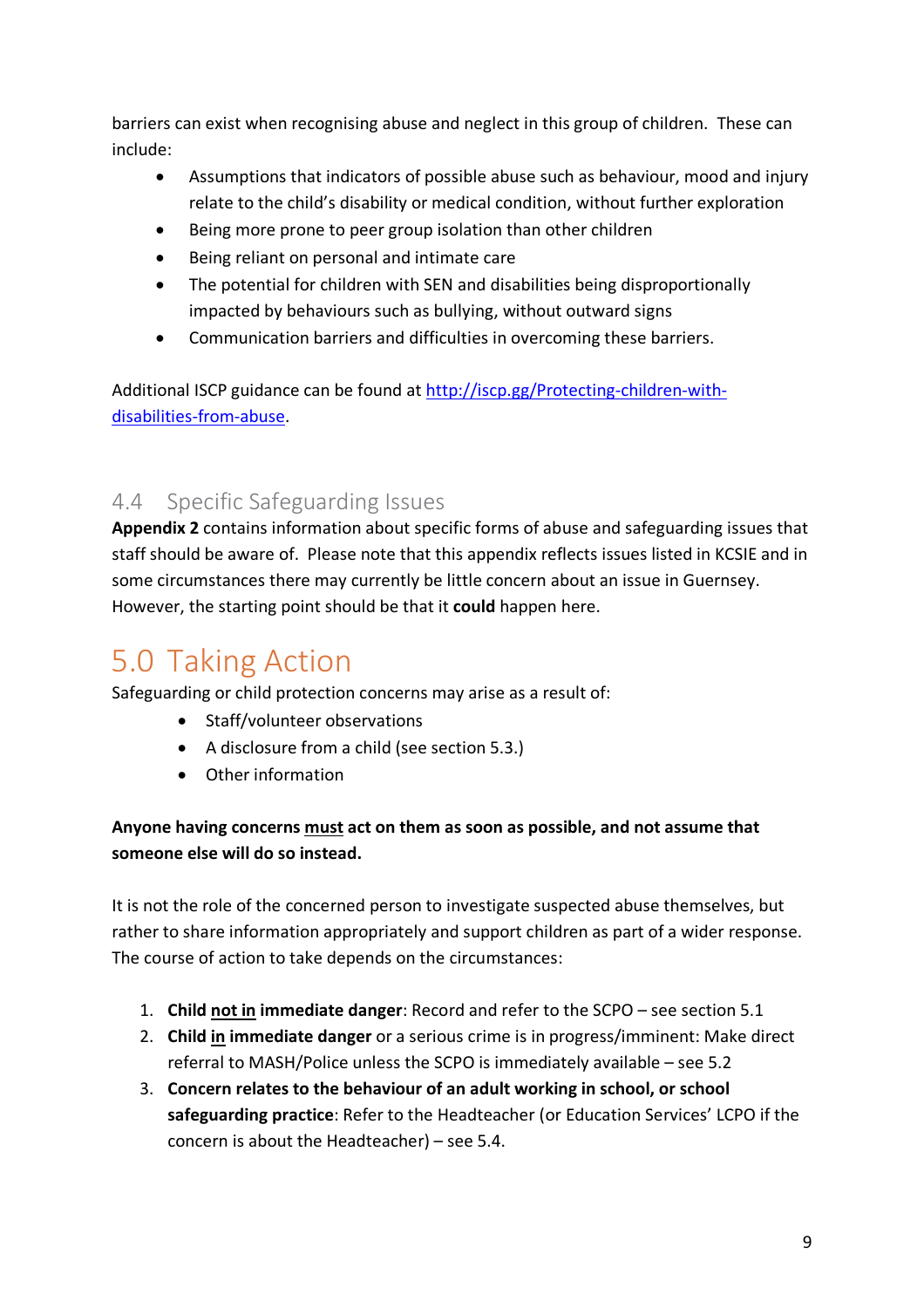#### Scenarios 1 and 2 are also summarised in the flow chart below:

**Wherever a referral is made to MASH/social worker or the Police etc., school staff should participate as fully as may be needed in any subsequent discussions, meetings and support plans.**



#### At all times:

- The best interests of the child must come first
- Maintain appropriate confidentiality Only involve people that need to know
- Ensure records are factual, accurate, relevant, up-to-date, secure and auditable
- Anyone who has genuine concern that appropriate action has not been taken, can make a referral themselves

<sup>1</sup> Under section 27 of the Children (Guernsey and Alderney) Law 2008, it is the duty of every States employee, and anyone else who is working with a child, to share information where they believe that child is in need or at risk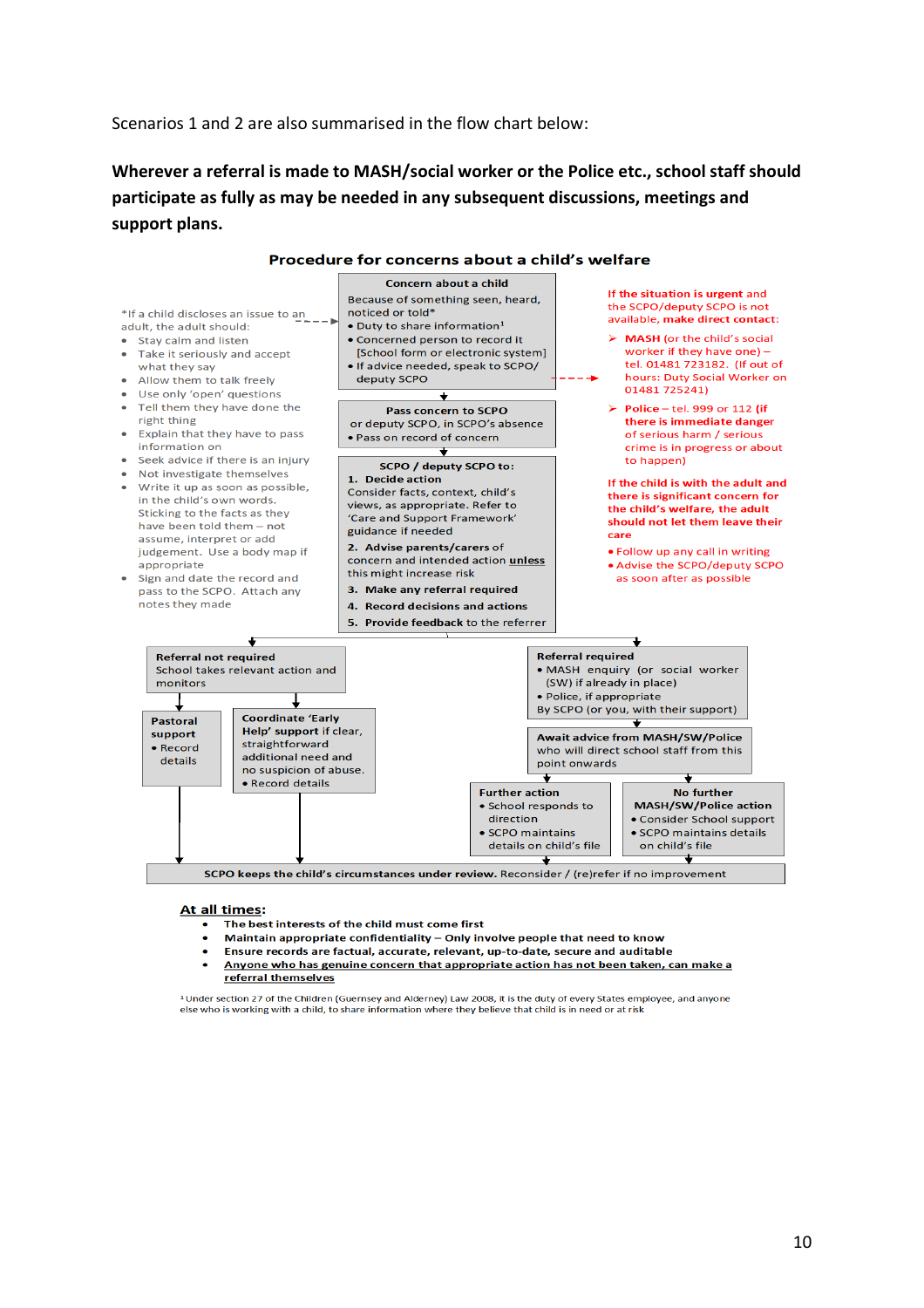## 5.1 Child Not in Immediate Danger

- The person who has the concern should record it in line with school procedure and pass it to the SCPO as soon as possible. A 'Record of Concern' form (and body map) is available in the whole school Google Drive or from the SCPO.
- Advice may be sought from the SCPO, but the details of the concern should be recorded in writing. (See section 7.0 on records).
- The SCPO should consider the course of action to take:
	- o At all times the child's best interests must come first
	- $\circ$  If the SCPO themselves needs advice about whether a referral is appropriate. they can have an initial discussion with MASH on a 'no names' basis http://iscp.gg/article/118043/Advice-if-you-are-unsure
	- o Wherever possible and appropriate, the child's views should be sought and taken into account when determining what action to take
	- o Concerns about a learner should ordinarily be discussed with parents/carers. However, if the SCPO believes notifying parents/carers could increase risk, advice should first be sought from MASH. If a decision is made not to discuss concerns with the parents/carers, this should be recorded, with an explanation for the decision
	- o If concerns are discussed with parents/carers but they do not consent to a referral that school thinks is appropriate, this must be made clear to MASH.
- Action may be:
	- o Managing support for the child internally via the school's pastoral systems
	- o Coordination of 'Early Help' support (if straightforward, no suspicion of abuse)
	- o A referral to the MASH Online enquiry form found here. (Or, if the child has a social worker, they should be contacted directly). Where a referral is appropriate, the SCPO should make it themselves, or support the staff member to do so.
- If a staff member believes that a referral is appropriate but is not made, they should discuss this with the SCPO. If necessary, they can consider making a referral themselves. The SCPO must be informed of any direct referral as soon as possible.
- All concerns, actions, decisions and reasons should be recorded. Information should be held in a confidential file held by the SCPO. These are held electronically by the SCPO, historic files are held in a locked file in the headteachers office.

# 5.2 Child in Immediate Danger

If there is:

• Concern that a child is being mistreated and at risk of harm - Contact must be made with the MASH team as soon as possible on 01481 723182 or, if the matter is urgent and outside of office hours, the duty social worker on 01481 725241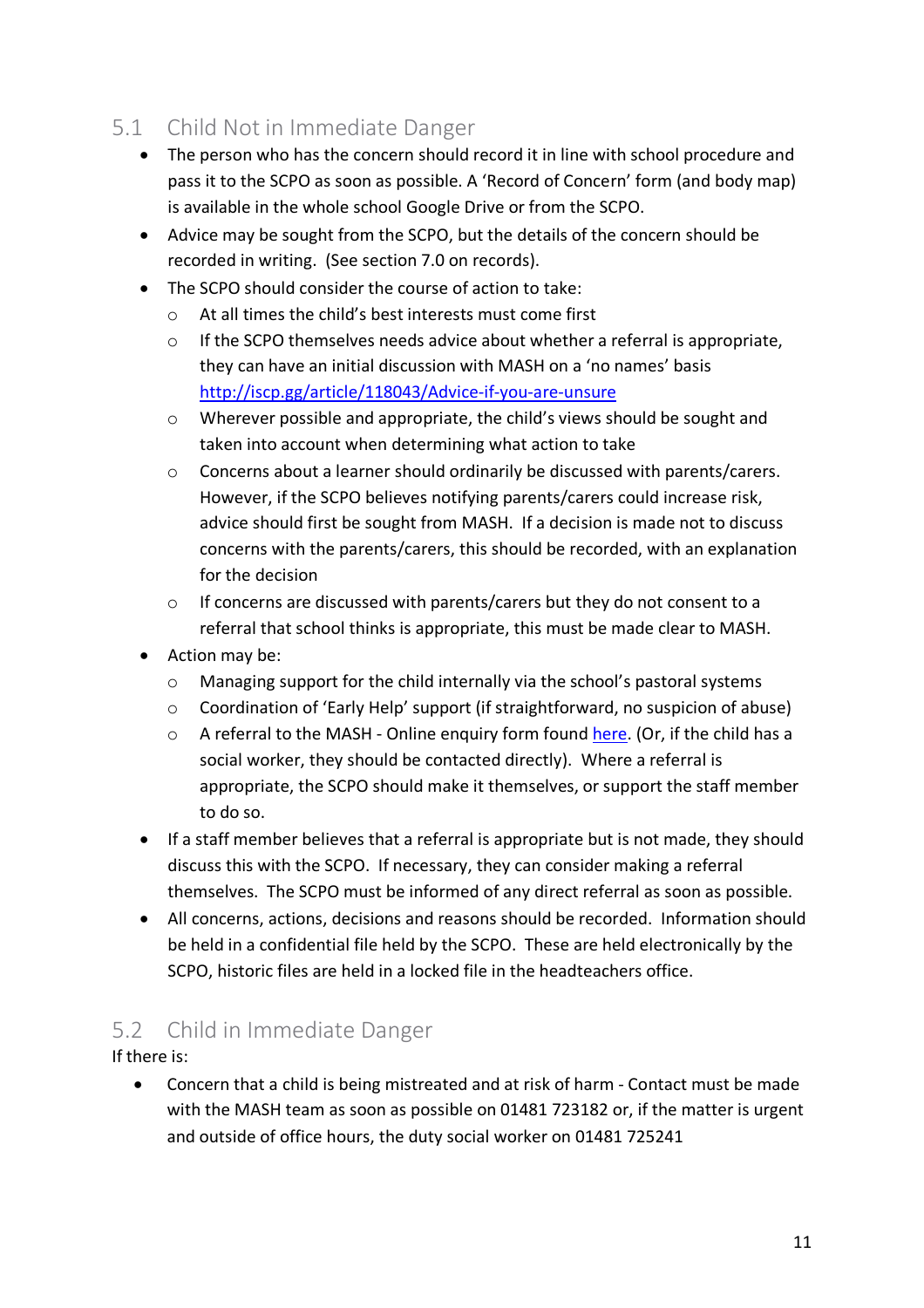- **Concern that there is immediate danger - call the Police on 999 or 112 without delay**
	- o **Danger to life or**
	- o **Risk of serious injury or**
	- o **A serious crime is in progress or about to happen.**
- Anybody can make a referral. If the severity of the situation means that a staff member has to make a referral direct, rather than go through the SCPO, they must tell the SCPO as soon after as possible.
- Consent to share information is **not** needed if a child is suffering, or at risk of, serious harm.
- If the child is with the adult and there is significant concern for the child's welfare, the adult should not let the child leave their care.
- Telephone enquiries must be followed up in writing, and the SCPO must be advised as soon as possible.

## 5.3 What to Do if a Child Makes a Disclosure

If a child discloses a safeguarding issue, the adult (staff member/volunteer) should:

| <b>Receive</b>                                                                                                                                                                                                                                                                                                                         | <b>Reassure</b>                                                                                                                                                                                                                                                                                                                                                                                                                   |
|----------------------------------------------------------------------------------------------------------------------------------------------------------------------------------------------------------------------------------------------------------------------------------------------------------------------------------------|-----------------------------------------------------------------------------------------------------------------------------------------------------------------------------------------------------------------------------------------------------------------------------------------------------------------------------------------------------------------------------------------------------------------------------------|
| Stay calm<br>Listen<br>Don't show shock<br>Accept what the child says<br>Find a comfortable place to talk                                                                                                                                                                                                                              | Tell the child they have done the right<br>٠<br>thing<br>Never promise to keep a secret<br>٠<br>Tell the child that they have to pass<br>$\bullet$<br>information on<br>Alleviate any feelings of guilt<br>$\bullet$<br>Acknowledge the difficulty of telling<br>Empathise                                                                                                                                                        |
| <b>React</b>                                                                                                                                                                                                                                                                                                                           | Record                                                                                                                                                                                                                                                                                                                                                                                                                            |
| Not ask leading questions<br>Not criticise the alleged perpetrator<br>Not ask the child to repeat the<br>disclosure to someone else<br>Explain what they (the adult) needs to<br>do next and who they need to contact<br>If disclosure is about immediate<br>abuse, not offer shower, bath or<br>change of clothes<br>Contact the SCPO | Write things down as soon as possible<br>Keep any original notes, even a scrap of<br>paper or post-it note<br>Use the child's own words<br>$\bullet$<br>Be factual, avoiding assumption or<br>$\bullet$<br>interpretation<br>If appropriate, use a body map<br>$\bullet$<br>Make the child's views known<br>Pass the completed record (signed and<br>$\bullet$<br>dated), plus any original notes, to the<br>SCPO on school form. |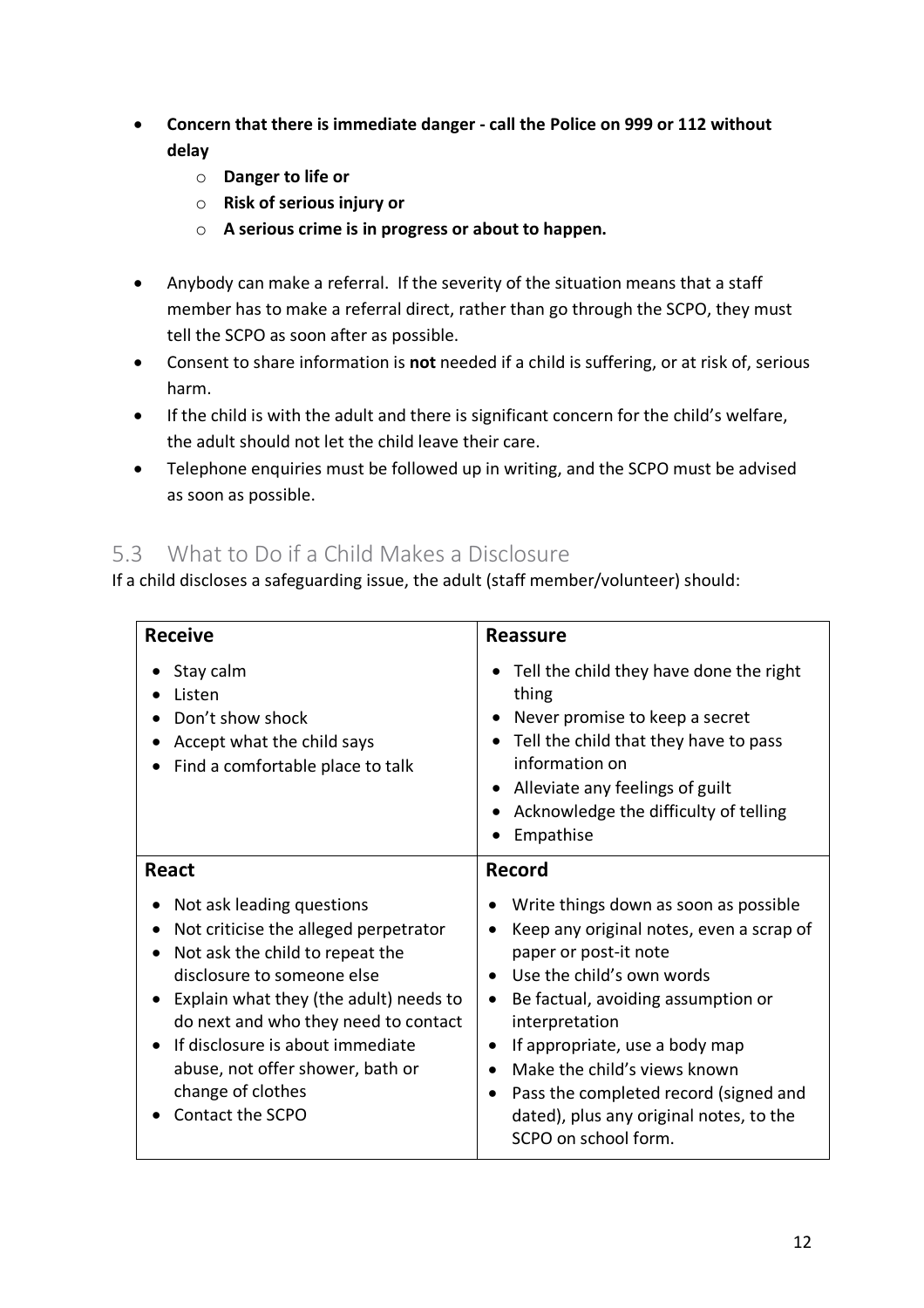# 5.4 Concerns about the Conduct of a Staff Member/Volunteer, or about School Safeguarding Practice

Concerns about:

- The conduct of a member of staff (including supply staff) or volunteer associated with school, regarding any child they have contact with in their personal, professional or community life, (see 5.4.1 below) or
- School procedures/practice

**must be reported without delay**. This is in line with staff member Codes of Conduct. The States of Guernsey Whistleblowing policy (which extends to volunteers and contractors) is also relevant, particularly if the concerned person does not feel it is properly addressed.

#### 5.4.1 Safeguarding Concerns/Allegations of Abuse Against Staff/Volunteers

If anyone has a safeguarding concern about a current member of staff (including casual supply staff) or volunteer, or an allegation is made that such a person has:

- Behaved in a way that has harmed a child, or may have harmed a child, or
- Possibly committed a criminal offence against or related to a child, or
- Behaved towards a child/children in a way that indicates they may pose a risk of harm to children, or
- Behaved or may have behaved in a way that indicates they may not be suitable to work with children

**they must report it, regardless of whether the behaviour took place at school.** The report should be made to the Headteacher, or, if the concern involves the Headteacher, to Education Services' LCPO –the Head of Inclusion and Services for Children and Schools. Regardless of the outcome, no detrimental action should be taken against anyone who makes a report in good faith.

Reports will be dealt with in line with Education Services' procedure. This ensures fair and consistent handling in a way that provides effective child protection, while also supporting the subject of the concern/allegation.

If the States of Guernsey:

- Terminates employment because someone has harmed a child
- Terminates employment because someone might have harmed a child otherwise
- Would likely terminate someone's employment for either of these reasons, but the person resigned first

it will (through the central HR section) refer that person to the DBS and any relevant professional body, as appropriate.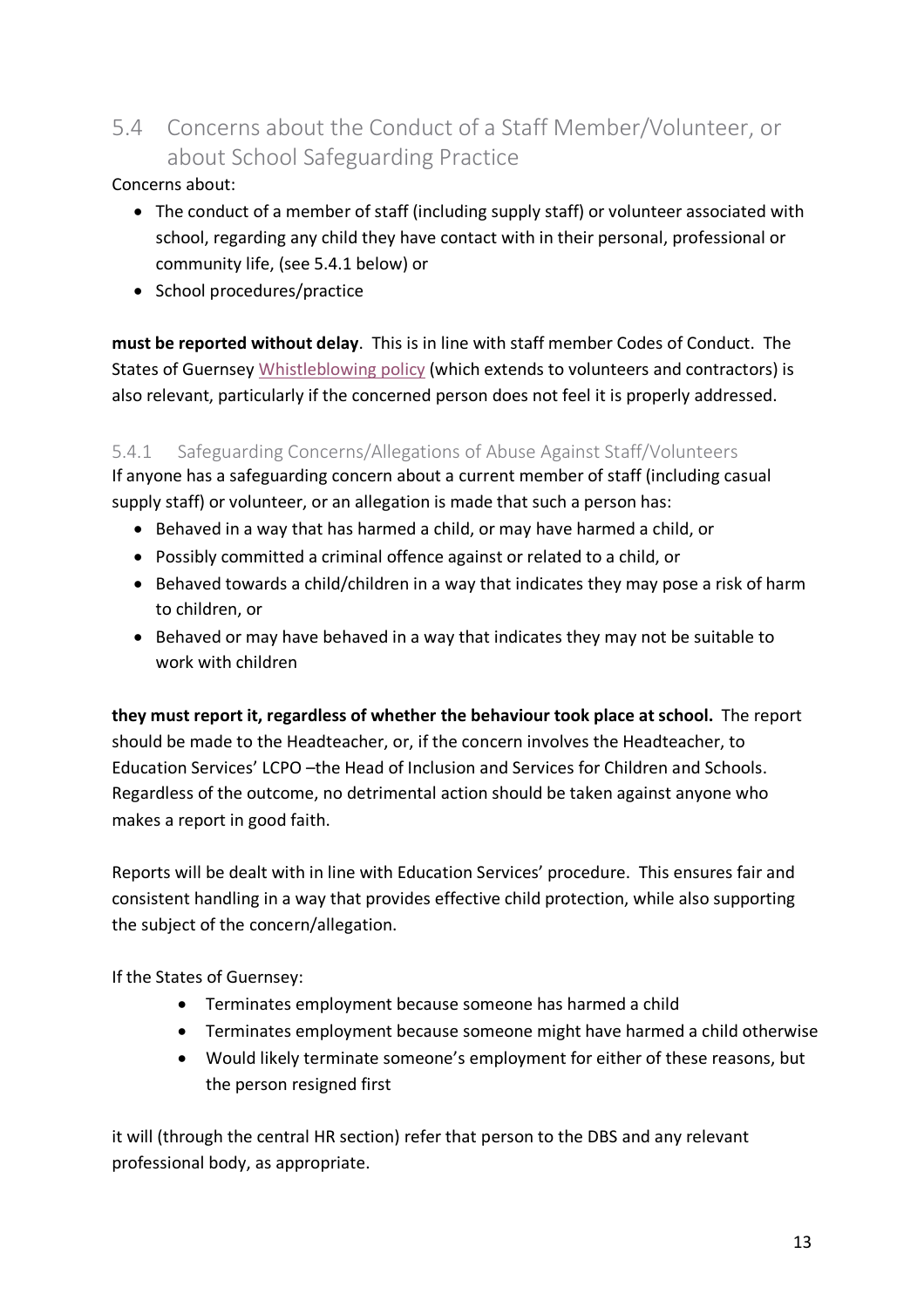Allegations against a teacher who is no longer teaching and historical allegations of abuse should be referred to the Police.

## 5.5 Allegations of Abuse against a Child: 'Peer on Peer' Abuse

Children can abuse other children (sometimes known as 'peer on peer' abuse), including:

- Abuse in intimate personal relationships between peers
- Bullying, including cyberbullying, emotional abuse
- Physical abuse (for example, hitting, kicking, shaking, biting, hair pulling, etc.)
- Initiation/hazing type violence and rituals
- Sexual harassment, such as sexual comments, remarks, jokes and online sexual harassment, which may be stand-alone or part of a broader pattern of abuse
- Sexual violence
- Upskirting (which typically involves taking a picture under someone's clothing not necessarily a skirt - without them knowing. Anyone, of any gender, can be a victim.)
- Sexting (also known as youth produced sexual imagery).

Staff and volunteers should be aware that:

- There may be online elements to many of the above
- Peer on peer abuse can manifest itself in many ways
- Gender can be a factor; for example, it is more likely that girls will be victims and boys perpetrators
- Issues associated with disability, ethnicity, gender, and sexual orientation may make it more difficult for some children to report abuse.

**Abuse is abuse and should never be tolerated or passed off as 'banter', 'just having a laugh' or 'part of growing up'**. A victim should never be given the impression that they are creating a problem by reporting peer-on-peer abuse, nor be made to feel ashamed.

It should be recognised that a learner harming a peer could also be a sign they are themselves being abused.

To minimise the risk of peer-on-peer abuse- Le Murier

- Provides a developmentally appropriate curriculum, including Personal, Social, Health, and Citizenship Education (PSHCE), which develops learners' understanding of acceptable behaviour, healthy relationships and keeping themselves safe
- Has relevant policies in place (e.g. behaviour policy, including anti-bullying)
- Has systems in place for any learner to raise concerns with staff, knowing that they will be listened to, believed and valued
- Develops robust risk assessments where appropriate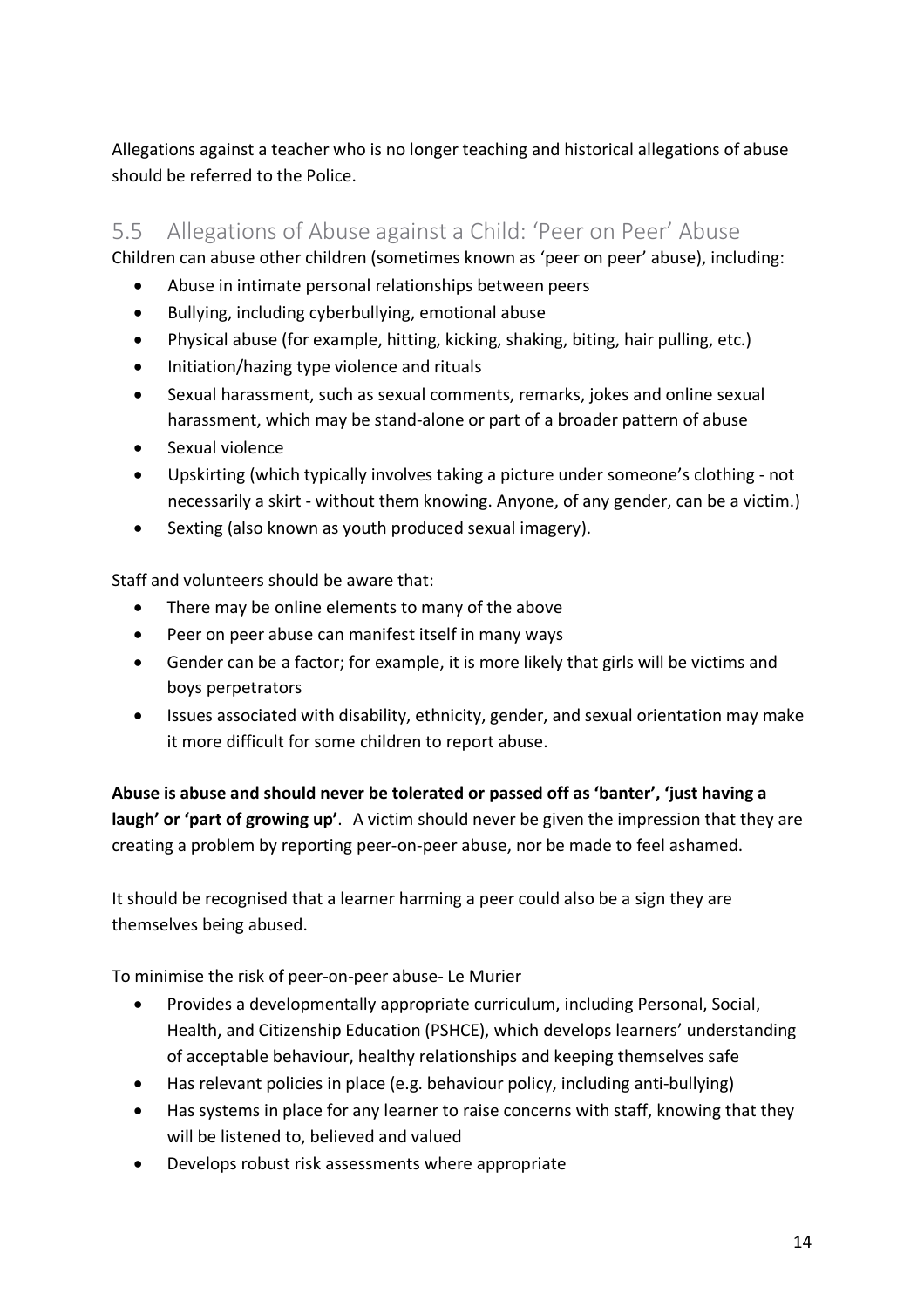- Challenges any form of derogatory or inappropriate language or behaviour
- Is accepting of all religions, cultures, social identities and backgrounds.

If one child harms another, this should not necessarily be dealt with as abuse – in many cases it would be appropriate to deal with it under the behaviour policy. When considering if behaviour is abusive, it is important to consider:

- If there is a large difference in power between the children concerned (for example age, size, ability, development)
- If the perpetrator has repeatedly tried to harm other children
- If there are concerns about the intention of the alleged perpetrator

All instances that are considered to be abuse should be reported to the SCPO, through the processes already set out earlier (sections 5.1/2). In considering action the SCPO should:

- Undertake a risk assessment, informed by subject area specialists as appropriate. Risk assessments should be recorded and kept under review
- Put support in place for all children involved –the victims, (alleged) perpetrators and others, as appropriate - with a named person they can talk to if needed
- Consider if restorative justice would be appropriate
- In the case of instances of sexual violence or sexual harassment, the SCPO should be aware of further guidance available in Part 5 of KCSIE (2020) and 'Sexual violence and sexual harassment between children in schools and colleges'.

Referral to MASH etc. should happen for any allegation that raises safeguarding concerns, for example, where the alleged behaviour:

- Is serious / violent / potentially a criminal offence
- Could put learners in the school at risk
- Involves learners being forced to use drugs or alcohol
- Involves sexual exploitation or sexual abuse, such as indecent exposure, sexual assault, or sexually inappropriate pictures or videos (including sexting. Schools should be aware of Education Services' guidance about sexting. Where there are images involved, staff must not view or forward them, but should rather switch the device off and retain it).

In the case of allegations of abuse made against other children, school should normally notify the parents/carers of all the children involved.

Appendix 2 (section 13.12) provides further guidance on peer-on-peer sexual violence and harassment.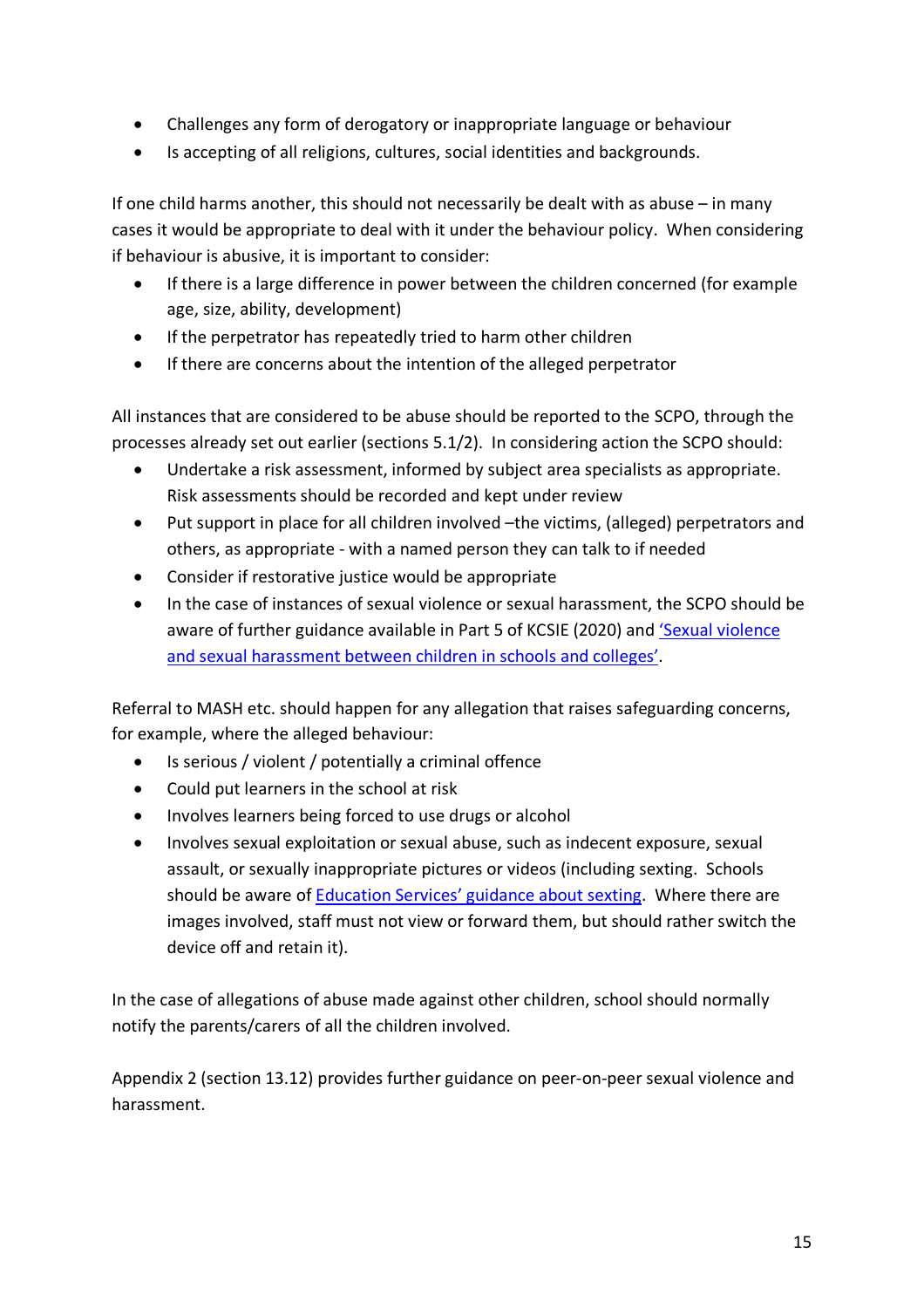# 5.6 Cooperation with Other Agencies

In addition to taking action when concerns arise at school, Le Murier will cooperate in interagency safeguarding and child protection cases that have arisen through another agency. The SCPO should coordinate action - sharing information, attending meetings, contributing to plans and taking action as may be necessary.

# 6.0 Confidentiality and Information Sharing

All safeguarding and child protection matters are confidential. However, information sharing is vital to safeguard and promote the welfare of children and young people. Staff and volunteers must be aware that data protection (the Data Protection (Bailiwick of Guernsey) Law 2017 and General Data Protection Regulation) is **not** a barrier to information sharing in the right context and situations. The ISCP Information Sharing Guidance provides detailed guidance.

- If a staff member / volunteer has concerns about a child's welfare, or believes they might be at risk of harm, they must share information as set out in this policy
- Schools should share information as early as possible to help identify, assess and respond to risks or concerns about child safety and welfare
- Staff should never promise a child that they will not tell anyone about a report of abuse
- Schools should normally discuss any concerns about a learner with parents/carers, including telling them where a referral is being made. However, if the school believes that notifying parents could increase the risk to the child or exacerbate the problem, or lead to loss of evidence for a police investigation, advice should first be sought from MASH.

In all safeguarding matters:

- An appropriate level of confidentiality must be maintained, only involving those who need to be involved
- What is shared should be relevant, accurate and proportionate to the sensitivity of the information and the circumstances
- Security of information sharing must always be considered:
	- $\circ$  Conversations should take place in a way that means personal and sensitive information cannot be overheard.
	- o Any paper-based information should be enclosed in an envelope, clearly addressed to the intended recipient, marked as 'Private and Confidential, to be opened by the addressee only'
	- o Electronic email sharing of sensitive child protection issues within the States of Guernsey, on a need to know basis, must be through Egress.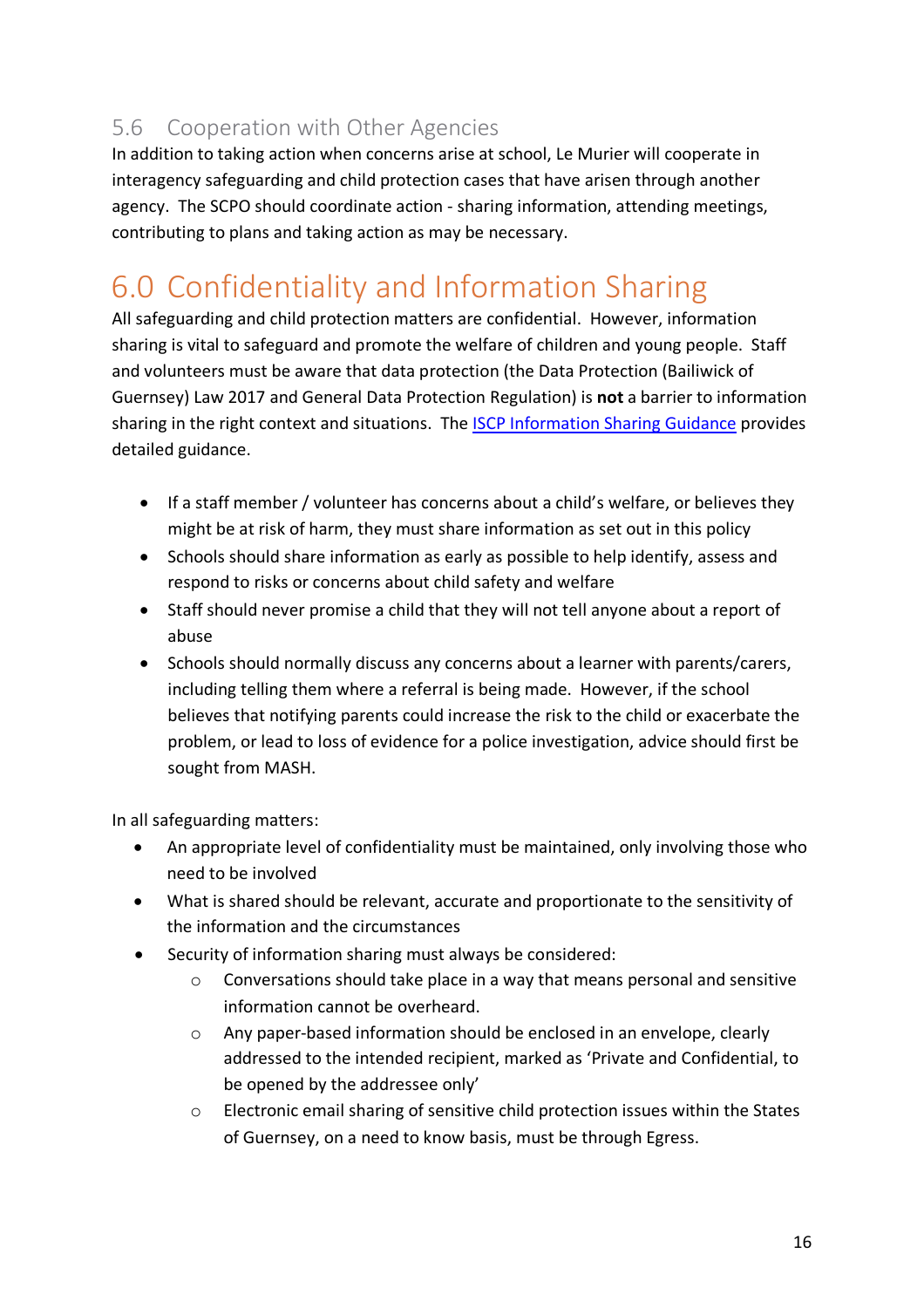ESC's Data Protection Officer can assist with any queries about sharing personal information (data.protection@gov.gg).

# 7.0 Records

All concerns, decisions made (including about if and with who information is shared), the reasons for those decisions, and actions, should be recorded in writing.

All records should be factual, accurate, relevant, up-to-date, secure (accessible only to those who need to know), and auditable. They should support monitoring, risk assessment and planning for children and enable informed and timely decisions about appropriate action to take.

The person who raised a safeguarding concern should not retain copies of records themselves – they should be passed to the SCPO for appropriate filing.

Records should be retained in line with Education Services' retention guidance.

If in doubt about recording requirements, staff should speak to the SCPO. Assistance can also be obtained from ESC's Data Protection Officer, on data.protection@gov.gg.

### 7.1 Safeguarding Concern Log

The SCPO should record summary details of all safeguarding concerns raised at school in a confidential and secure log, to assist in keeping an overview of safeguarding across the school.

## 7.2 Child Protection File

Confidential child protection information for an individual child should be held in a confidential file, by the SCPO. This should be held securely, separate to learner records, but with its existence indicated on the main learner record.

Each individual child protection file should include a summary chronology that is updated as events occur.

When children leave Le Murier, the SCPO should ensure their child protection file is transferred to the new school. This transfer should be done as soon as possible, **within five days** for an in-year transfer or **within the first five days** of the start of a new term. The file should be transferred separately from the main learner file, ensuring secure transit, and confirmation of receipt should be obtained. (If transferred by email, Egress should be used). The SCPO should also consider if it would be appropriate to share any information with the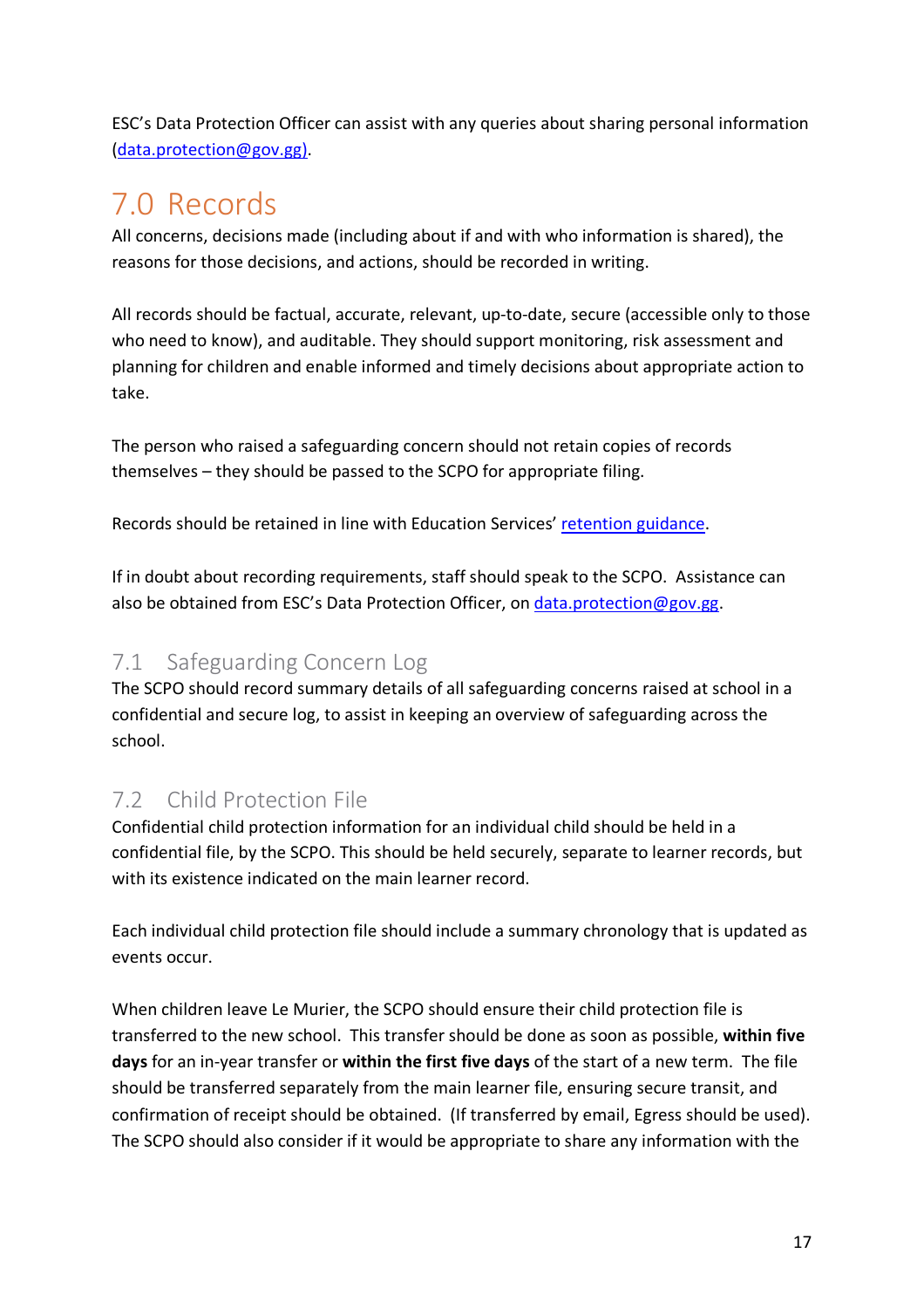new school or college in advance of a child leaving, to enable support to be in place for when the child arrives.

Where Le Murier receives a child protection file in respect of a new joiner, the SCPO should ensure key staff are aware as required.

# 8.0 Communication

It is important that the whole school community is aware of Le Murier's commitment to safeguarding, and that everyone has a level of knowledge of responsibilities and the procedures, appropriate to their needs:

- Staff should be made aware of this policy and procedures through induction, annual refresh and training
- Children should be made aware of how school can help them. The names of the headteacher, SCPO and nurse are in the Student Brochure. All students are also informed of this on their first day in school.
- Parents/carers should be made aware of this policy when their child joins the school. It should also be on the website and available on request

School should actively seek input from children and their parents/carers, including on safeguarding issues. Le Murier does this through the School Council, Parent questionnaires and surveys as well as termly MEAP reviews.

Parents/carers are able to raise any issue with staff at school, at any time. Education Services' also has an accessible complaints procedure on the gov.gg website.

# 9.0 Monitoring and Review

There are a number of mechanisms in place to seek to ensure that Le Murier is safeguarding its children as well as it can. Whenever any of these highlight areas that can be improved, these should be addressed without delay.

#### The SCPO should:

#### **On an ongoing basis**

- Monitor staff compliance with this policy and procedures (including staff training completion/renewal, and reviewing how processes are being done)
- Keep individual cases under review, including those that have not met the threshold for referral and are being handled in-school. Half-termly checks should be made to ensure any actions have been completed. If a child's situation does not appear to be improving, the SCPO has a duty to seek for actions to be re-examined. Any disagreement with another agency should follow ISCP guidance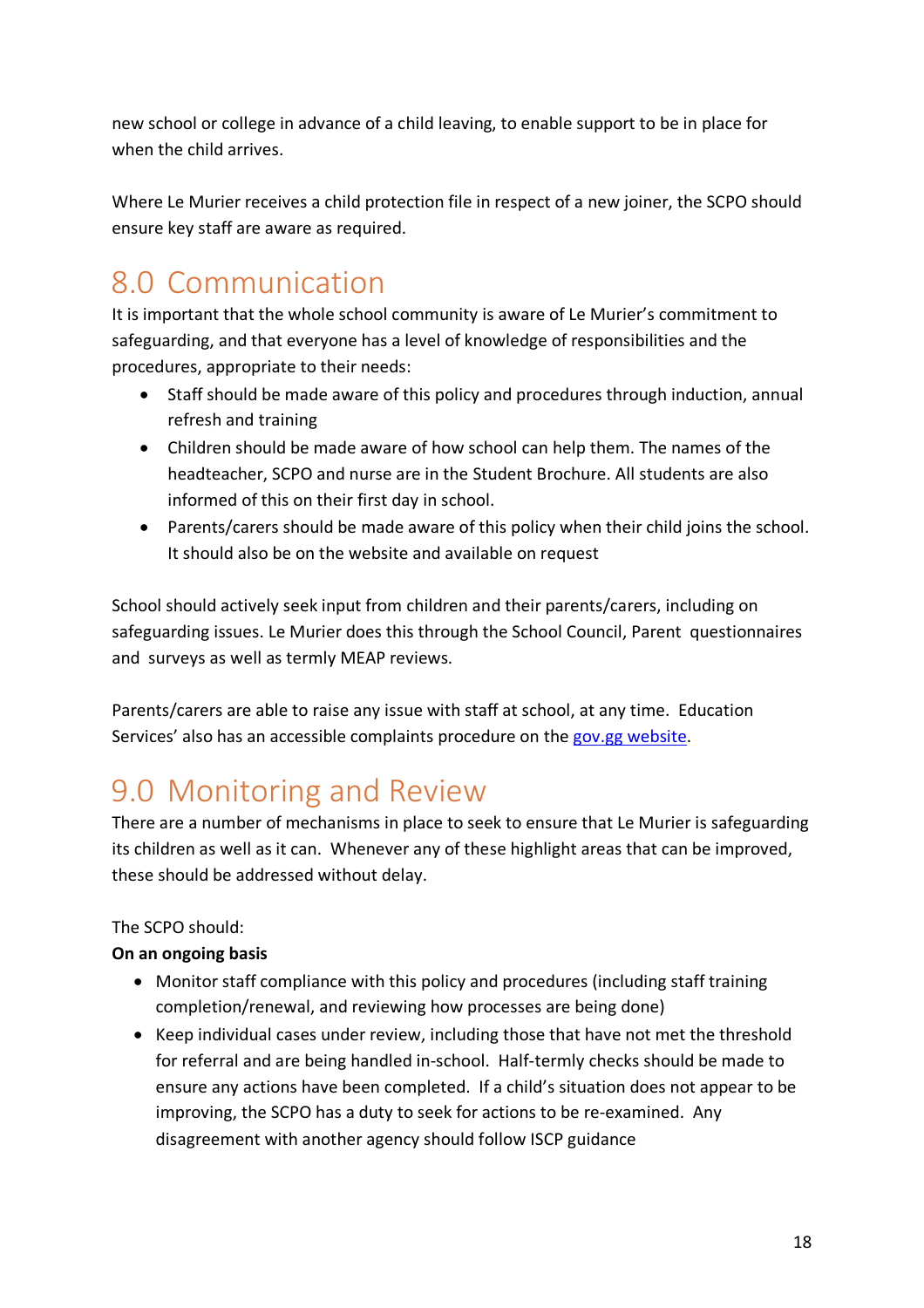http://iscp.gg/article/118107/Resolution-of-Professional-Disagreements---Escalation-Policy.

#### **Annually**

- Before the end of each academic year, complete the Education Services/ISCP audit of school child protection and safeguarding practice. The results of this audit help to guide system improvements and should be shared with the School Committee, Education Services and the ISCP
- Review this policy, in liaison with staff, other SCPOs and Education Services. All staff should be encouraged to contribute to review. (The SCPO should also be involved with review of other policies closely linked to safeguarding, ensuring a holistic approach.)

#### **Additionally:**

- Education Services' Head of Inclusion and Services for Children & Schools oversees safeguarding and child protection across schools and services
	- Le Murier experiences periodic audit by the Committee *for* Health & Social Care
	- Le Murier's general safeguarding arrangements are reviewed through school inspections

# 10.0 Particular Safeguarding Arrangements

#### 10.1 School Life – Curriculum and Pastoral care

Le Murier's ethos and pastoral care systems seek to ensure an environment in which children feel safe, secure, valued and respected, and confident to approach an adult if they (or their friends) are in difficulties. Positive values are promoted through the curriculum and general school life. Children are taught about mutual respect and tolerance of others; the right to be safe, and about safeguarding issues, appropriate to their needs. This includes delivery of effective PSHCE (including relationship education), but also extends across the wider curriculum. Any off-site visits to enrich the curriculum (including exchange visits etc.) or visits by external speakers should be undertaken in accordance with Education Services' policy.

#### 10.2 Missing Learners

Attendance and absence are closely monitored. There are clear school procedures in place and a designated Attendance Lead who works closely with the School Attendance Service. When a child is absent without explanation, procedures for unauthorised absence are followed. This includes a first day response system to make contact with a learner's registered contacts. Where possible more than one emergency contact number is held for children. The SCPO should monitor unauthorised absences.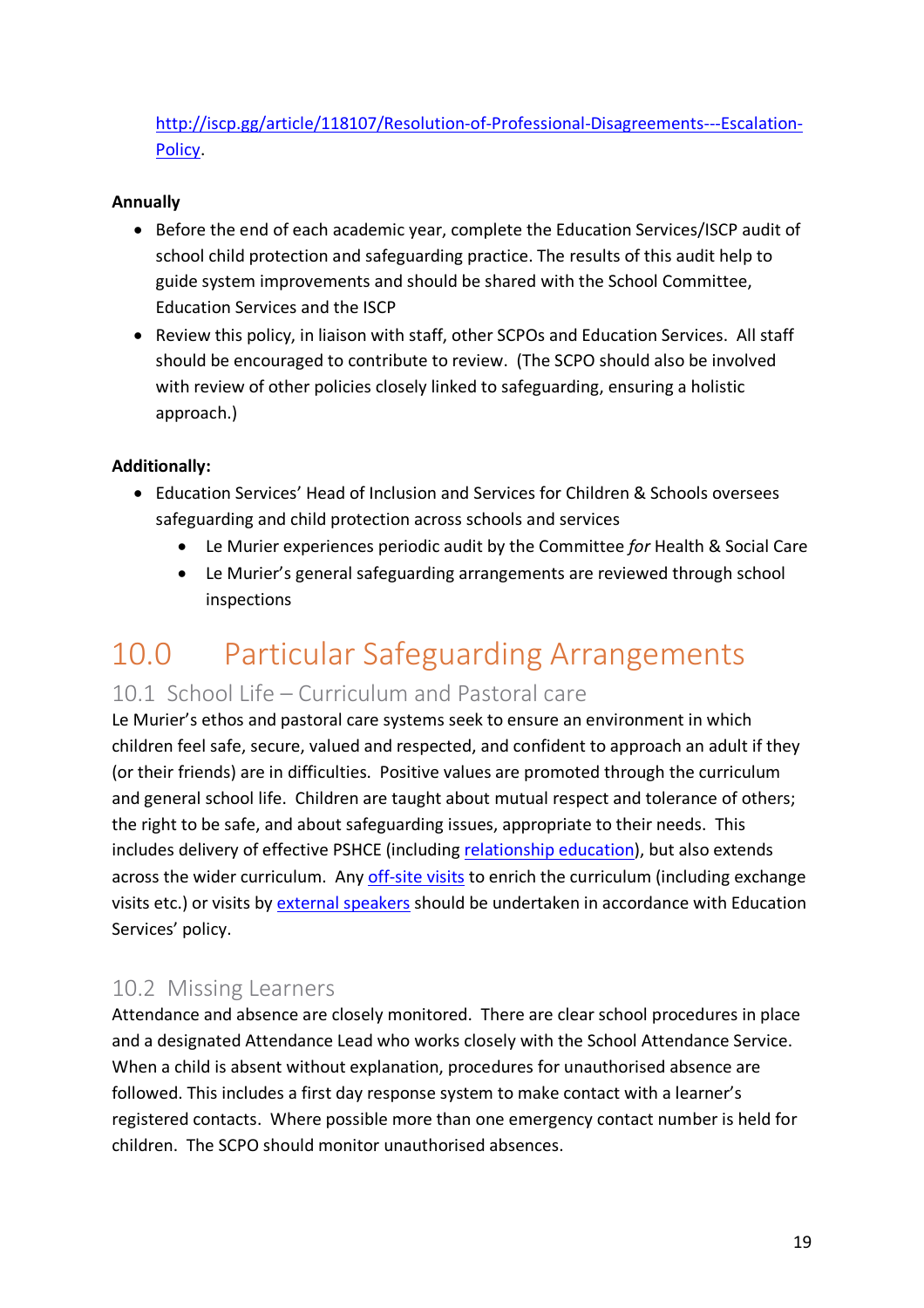All staff should be aware that children going missing, particularly repeatedly, can be a warning sign of safeguarding issues. Early intervention can help prevent a child going missing in future. If staff have concerns about a learner at any time, the child protection procedures should be followed, including referral to MASH and/or Police where appropriate. The unexpected absence of a child who is already the subject of child protection concerns should be notified to the child's social worker and Police straight away.

Education Services should be advised if a child leaves the school without another school being named (including where it is intended to move to home education).

### 10.3 Online Safety & Digital, Photographic and Video Images

School takes online safety seriously and follows Education Services policies: 'Online Safety Policy and Guidance on Sexting in Schools' and 'Use of Digital Images of Children and young People'. Measures in place include:

- 'Acceptable use' agreements for children, staff and community users
- Internet content filtering and monitoring systems monitoring undertaken by the SCPO
- School policy on the use of mobile technology (phones etc.)
- Training for staff on online safety issues
- Inclusion of relevant messages in teaching across the curriculum
- Ensuring that where staff/volunteers take images to support curriculum aims, only school-owned devices are used
- Consent is obtained for publication of any image
- Parents/carers may take photographs or videos at a school event, but only for their private use.

Le Murier will follow guidance from Education Services in any periods where learners have to learn (online) from home, rather than attend school.

#### 10.4 Special Educational Needs

At Le Murier all teachers act as SEND Coordinator's.

### 10.5 Health and Hygiene

- First aid arrangements (equipment, trained staff) are based on a school specific risk assessment
- All accidents and near-miss incidents should be recorded, in line with Education Services' policy
- Le Murier works collaboratively with parents, children and healthcare professionals to support children with medical needs.
- Le Murier implements and encourages good routines around hygiene and premises cleaning.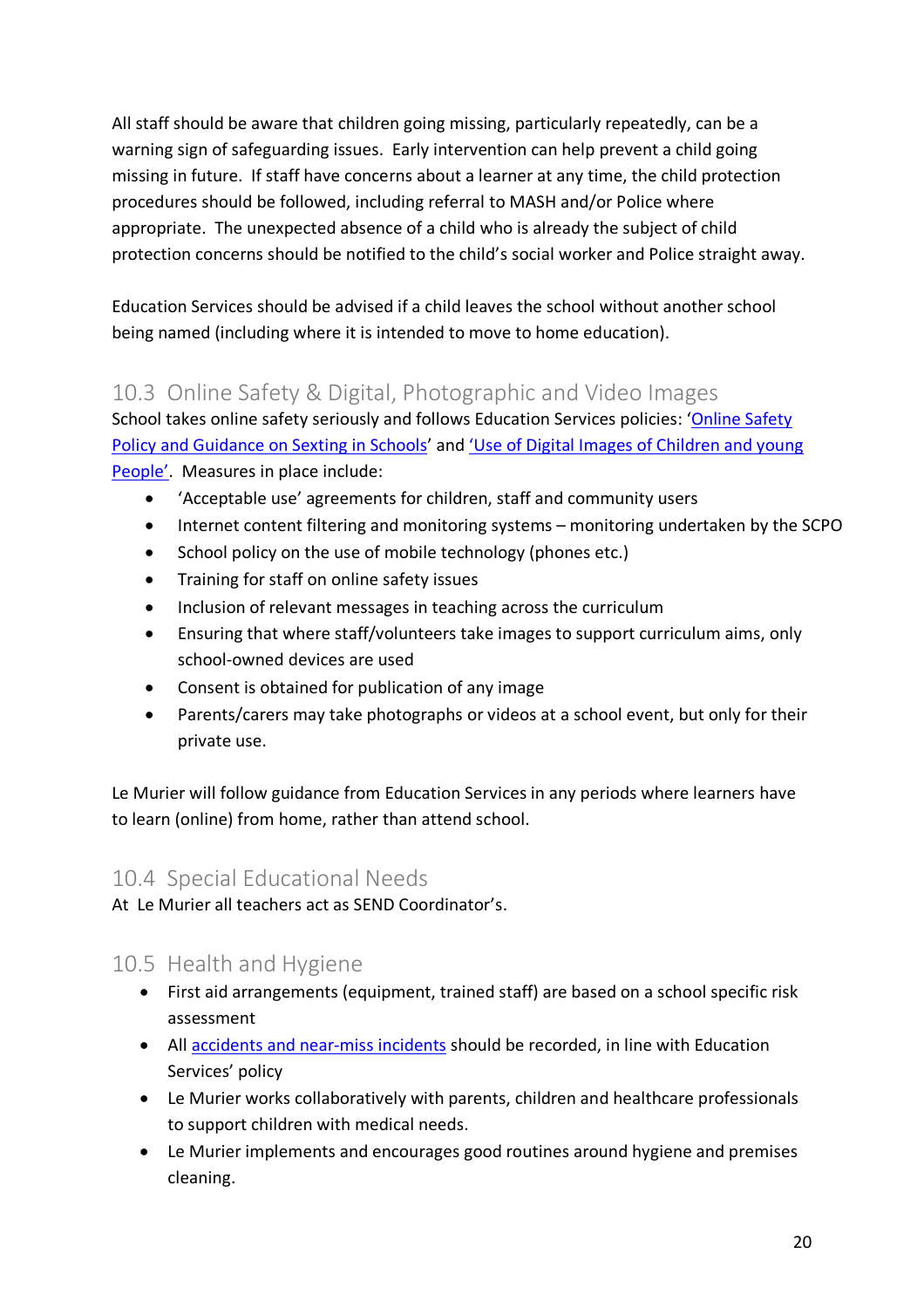In times of any public health situation (e.g. communicable disease either in school or in the wider community) Le Murier will follow the advice of Education Services and States of Guernsey health professionals (such as Public Health Services and the School Nursing Service.) At such times, the safeguarding policy should be reviewed and, where appropriate, revised (for example, creation of a temporary addendum).

## 10.6 Mental Health and Wellbeing

Le Murier takes mental health and wellbeing seriously and follows Education Services' policy 'Positive Mental Health and Wellbeing'. The Mental Health and Wellbeing Champion is Sue Pratt.

Mental health issues can impact on a child's behaviour and education. They can also be an indicator that a child has suffered or is at risk of suffering abuse, neglect or exploitation, or that they have experienced some other kind of trauma. If staff have a mental health concern about a child that is also a safeguarding concern, action should be taken to speak to the SCPO, in line with this Safeguarding policy.

Staff who have become involved in safeguarding and child protection cases may find the situation stressful and upsetting. The SCPO should support such staff.

### 10.7 Physical Intervention

Le Murier's approach to behaviour management should mean use of physical intervention is rare. Le Murier follows Education Services' policy on 'Positive Handling' which sets out the framework for physical interventions when managing challenging behaviour. Such interventions are used only in the best interests of the learner and when they are used, everything possible is done to use only necessary, reasonable and proportionate force whilst preventing injury and maintaining the learner's sense of dignity.

### 10.8 Children who have a Social Worker

The SCPO should be aware of all children at school who have, or previously had, a social worker. Children may have an allocated social worker because of safeguarding or welfare needs. A child's experiences of adversity and trauma can leave them vulnerable to further harm, as well as educationally disadvantaged in facing barriers to attendance, learning, behaviour and mental health. The SCPO should raise awareness of this in school, and work closely with social workers so that decisions can be made in the best interests of the child's safety, welfare and educational outcomes.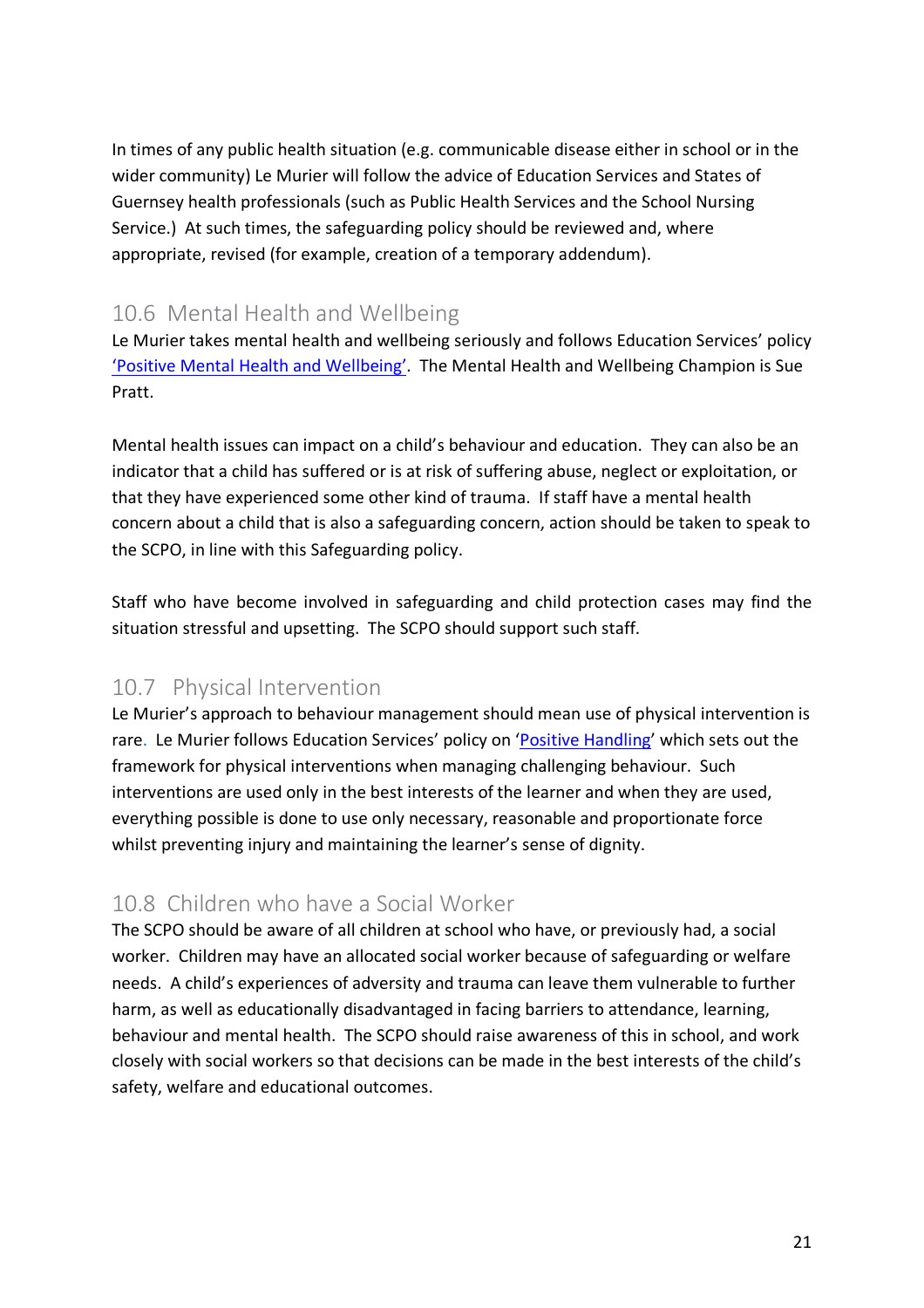# 10.9 Looked After Children (LAC) and Previously Looked After Children

The most common reason for children becoming looked after is as a result of abuse and/or neglect. Staff should understand that looked after children (and previously looked after children) can be particularly vulnerable.

Appropriate staff should have information about a child's looked after status and care arrangements. Kevin Childs has particular responsibility for promoting the educational achievement of looked after and previously looked after children, and should liaise with the SCPO and Education Services' Education Development Officer (EDO) for LAC, for support and advice as may be necessary.

# 10.10 Domestic Abuse (Operation Encompass)

Le Murier is part of Operation Encompass. This is a Police and education early intervention safeguarding partnership which supports children and young people who experience domestic abuse. Operation Encompass means that the Police will share information about domestic abuse incidents with the SCPO **prior** to the start of the next school day when they have been called to a domestic incident. Information is stored in line with all other confidential safeguarding and child protection information.

## 10.11 Private 'Foster' Arrangements

The Committee *for* Health & Social Care (HSC) has a duty<sup>3</sup> to ensure the well-being of children who are being cared for, outside of HSC arrangements, by someone who is not a close relative or guardian (and a relative or guardian is not living at the same premises), for more than 28 days.

People who look after children like this are supposed to notify HSC but this might not always happen, often because they don't realise they need to. Most children living in private fostering arrangements remain safe and well, but safeguarding concerns have been raised in some cases. Therefore, if staff become aware that a child may be living in a private fostering arrangement, they should notify the SCPO. The carer should be encouraged to contact HSC direct, but the SCPO should also liaise with MASH.

## 10.12 Site Access

There are clear arrangements in place for visitors to Le Murier. Le Murier arrangements:

• Visitors must only access the site/building through established entrances

 <sup>3</sup> Under the Child Protection (Guernsey) Law, 1972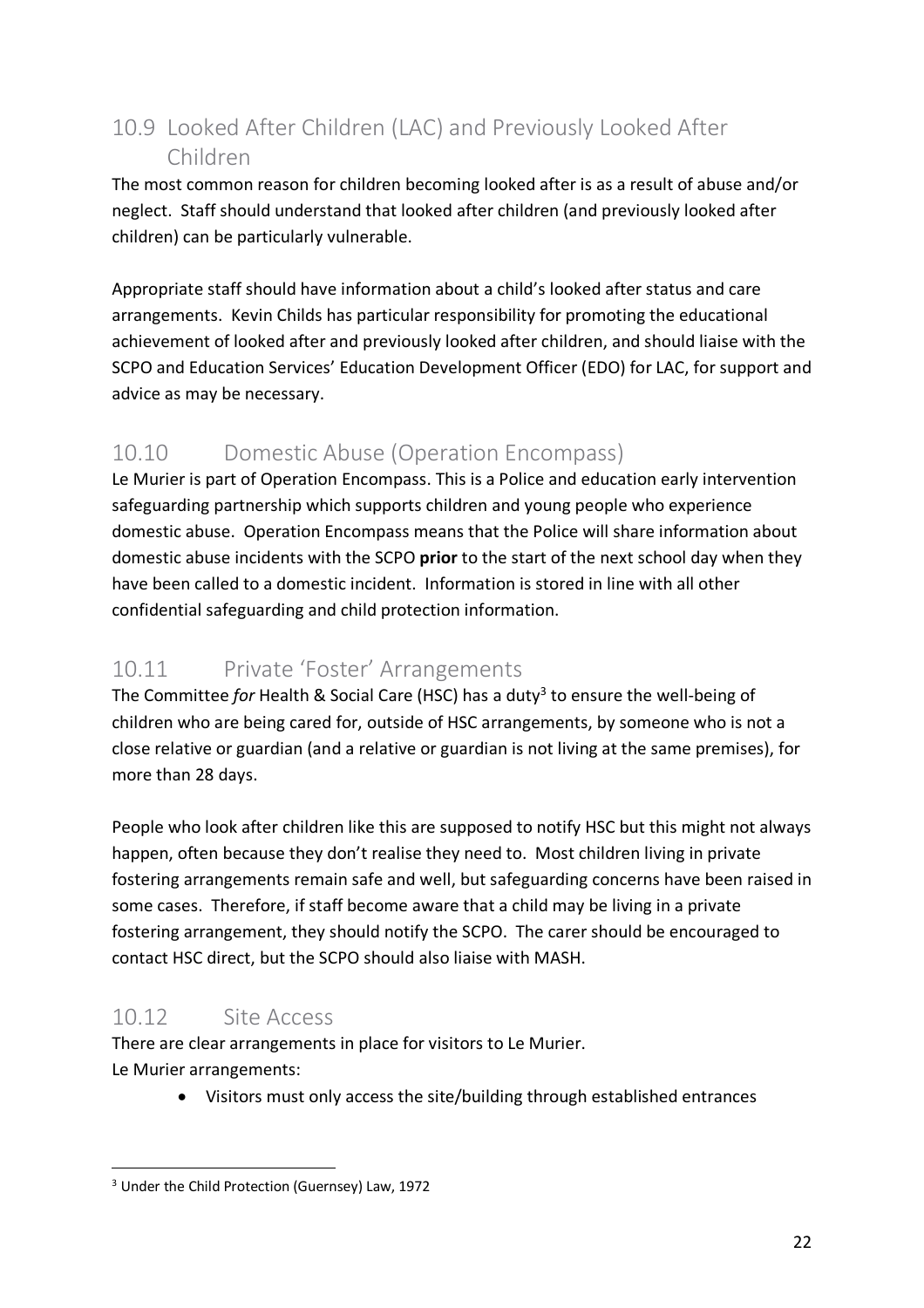- Sign in / out procedures for visitors (including e.g. volunteers, contractors, visiting support staff)
- A check that the person who has arrived is who was expected, including check of ID where appropriate
- Issue of a visitor badge (numbered), to be worn while on school premises, which includes summary safeguarding detail. Badges to be returned prior to leaving site. School staff to count badges to ensure any discrepancy can be identified and rectified
- Visitors to be appropriately accompanied by staff (in line with what they are doing, and whether they have had DBS checks, etc.)
- Staff to be aware to challenge unknown adults]

## 10.13 Premises Hire

The agreement to hire Le Murier facilities requires the hiring person/group to confirm that it has safeguarding policies in place appropriate to the event/activity, and to confirm the event/activity supervisors have appropriate DBS checks.

# 11.0 Other Policies

There are safeguarding elements to many areas of school life. Other policies of particular relevance are as follows:

[List relevant school policies].

[Where there is no direct school policy/procedure and it is appropriate, insert relevant Education Services / States of Guernsey policies. See lists in the document that introduces/covers this model policy.]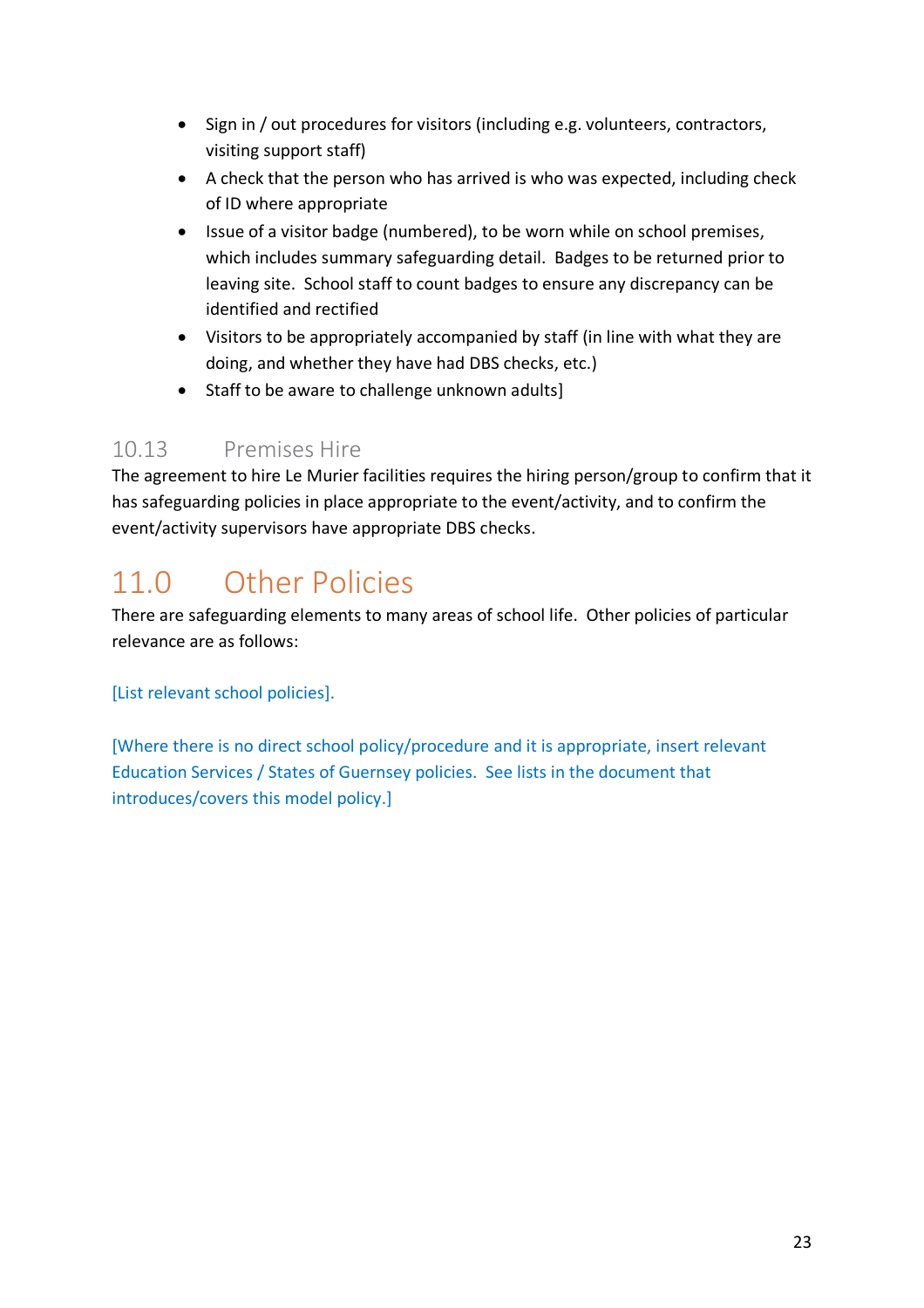# 12.0 Appendix 1: Abuse and Neglect

The tables below give an introduction to the different types of abuse and neglect. The potential indicators listed may also arise as a result of conditions/events unrelated to abuse and so are not proof of abuse; however, they may give rise to a concern for closer consideration.

#### **Physical Abuse**

Most children collect cuts and bruises from daily life. Accidental injuries normally occur on the front of the body, e.g. on the bony prominences like shins. A person will generally (but not always) fall forwards, and may put their hands out to break a fall. Injuries on the soft areas of the body are more likely to be inflicted intentionally.

Examples of physical abuse include:

- Hitting
- Shaking
- Throwing
- Poisoning
- Burning / scalding
- **Suffocating**
- Drowning
- A parent/carer fabricating symptoms of or inducing illness in a child

#### **Factors that should arouse concern**

- Multiple bruising or bruises and scratches (especially on the head and face)
- Two simultaneous black eyes, with no bruising on the nose or forehead
- Bruises around the neck or behind the ears
- Damage or injury around the mouth
- Clusters of bruises  $-e.g.$  fingertip bruising (caused by being grasped)
- Bruises on the back, chest, stomach, buttocks or on the inside of the thighs
- Different age bruises in the same area
- Marks possibly indicating use of an instrument (e.g. linear bruising (stick), parallel bruising (belt), marks of a buckle)
- Bite marks
- Burns or scalds with a clear outline (possibly indicating an instrument or object (e.g. electric fire, cooker, cigarette) or scalds with upward splash marks
- Large number of scars of different ages, particularly if there is also current bruising
- Untreated and/ or unexplained injuries, particularly if they are recurrent

At school, it is normal to ask about a noticeable injury. You must be concerned when:

- No explanation is given
- The explanation given does not match the injury
- The child (or the parent/carer) is secretive or evasive
- There is admission of punishment which appears excessive

You must also be concerned if the child:

- Is reluctant to have parents/carers contacted
- Runs away or shows fear of going home
- Is aggressive
- Flinches when approached or touched
- Is reluctant to undress to change clothing for sport
- Wears long sleeves / long trousers during hot weather
- Is unnaturally compliant in the presence of parents/carers
- Fears medical help
- Exhibits self-harming behaviours
- Shows deterioration in school work
- Has an unexplained pattern of absences (may serve to hide bruises or other physical injuries)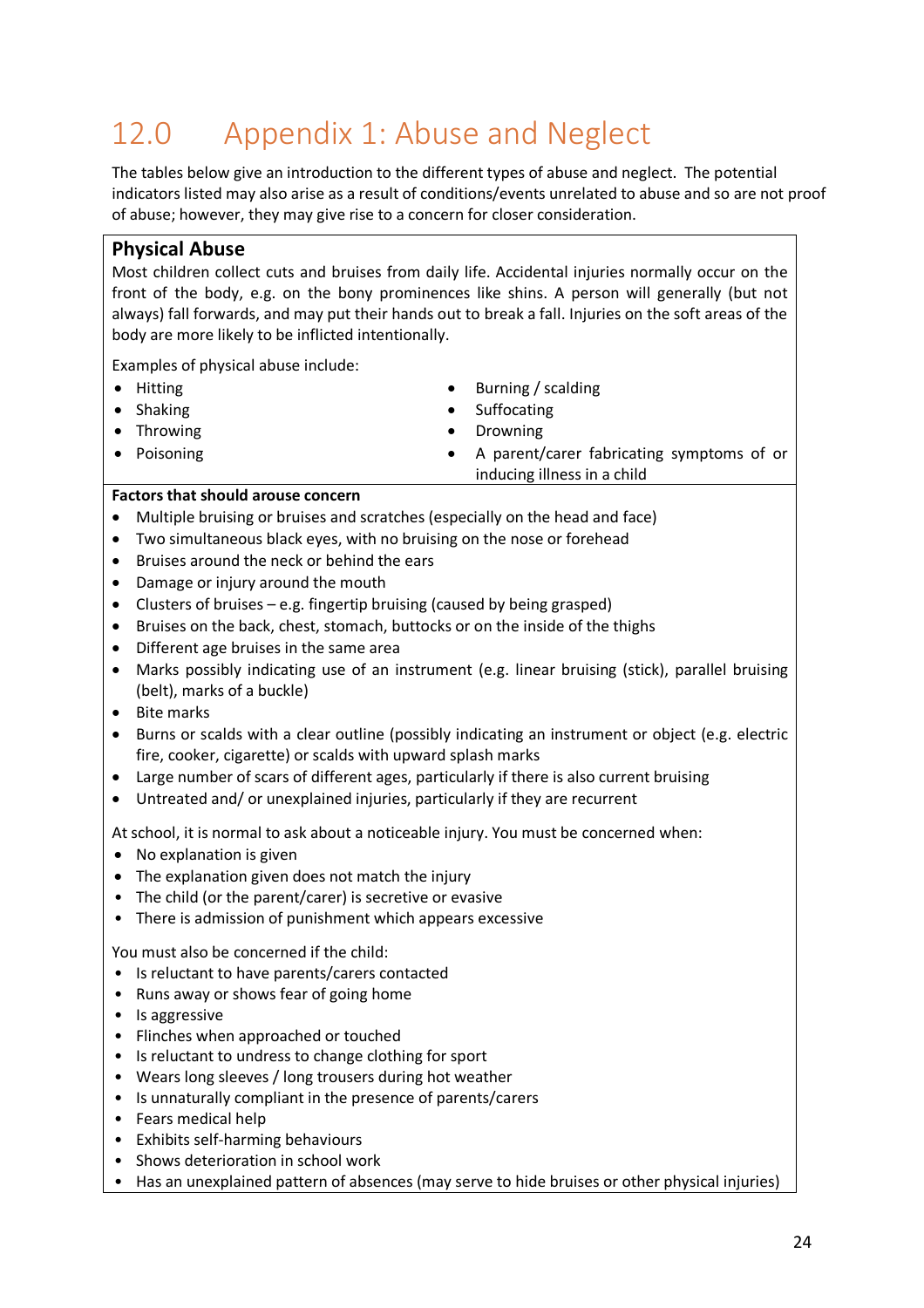#### **Sexual Abuse**

Sexual abuse involves forcing or enticing a child to take part in sexual activities, not necessarily involving a high level of violence, whether or not they are aware of what is happening. This might involve:

- Physical contact, including assault by penetration (for example rape or oral sex) or nonpenetrative acts such as masturbation, kissing, rubbing and touching outside of clothing.
- Non-contact activities, such as involving children in looking at, or in the production of, sexual images, watching sexual activities, encouraging children to behave in sexually inappropriate ways, or grooming a child in preparation for abuse.

Sexual abuse can take place online, and technology can be used to facilitate offline abuse. Sexual abuse is not solely perpetrated by adult males. Women can also commit acts of sexual abuse, as can other children.

Sexual abuse is usually perpetrated by people who are known and trusted by the child, e.g. relatives, family friends, neighbours, babysitters, people working with the child in school, faith settings, clubs or activities. It is usually planned and systematic, and may include 'grooming' of the child in-person or online. Efforts may also be made to ensure potential adult protectors are not suspicious of the abuser.

Recognition may be difficult. There may be no physical signs that are obvious at school, so indications are likely to be behavioural.

| <b>Potential physical indicators</b>       | <b>Potential behavioural indicators</b>                  |  |
|--------------------------------------------|----------------------------------------------------------|--|
| Tiredness, lethargy                        | · Sudden inexplicable changes in behaviour,              |  |
| Complaints of genital itching or pain      | school performance or school avoidance                   |  |
| Wetting or soiling                         | • Sexual knowledge inappropriate for ages, shown         |  |
| 'Love bites'                               | for example in drawings, play, vocabulary                |  |
| Indicators of self-harming behaviours      | Sexualised behaviour in young children<br>$\bullet$      |  |
| (e.g. deep scratches/cuts on arms,         | • Sexually provocative behaviour / promiscuity /         |  |
| eating disorders)                          | hinting at sexual activity in older children             |  |
| Phobias or panic attacks                   | Depression / social withdrawal<br>٠                      |  |
| Pregnancy or Sexually Transmitted          | Overly-compliant behaviour<br>٠                          |  |
| Infections (STIs)                          | Acting out, aggressive behaviour                         |  |
| Unexplained gifts or money                 | Secretive behaviour                                      |  |
|                                            | Onset of insecure, clinging behaviour<br>$\bullet$       |  |
| There may be other indicators that are not | Tendency to cry easily<br>٠                              |  |
| apparent at school.                        | Poor trust in significant adults<br>٠                    |  |
|                                            | Regression to younger behaviour, e.g. thumb<br>$\bullet$ |  |
|                                            | sucking, playing with discarded toys                     |  |
|                                            | Arriving early at school, leaving late, running          |  |
|                                            | away from home                                           |  |
|                                            | Suicide attempts, self-mutilation, self-disgust<br>٠     |  |
|                                            | Eating disorders                                         |  |
|                                            | Fear of undressing for PE or similar.                    |  |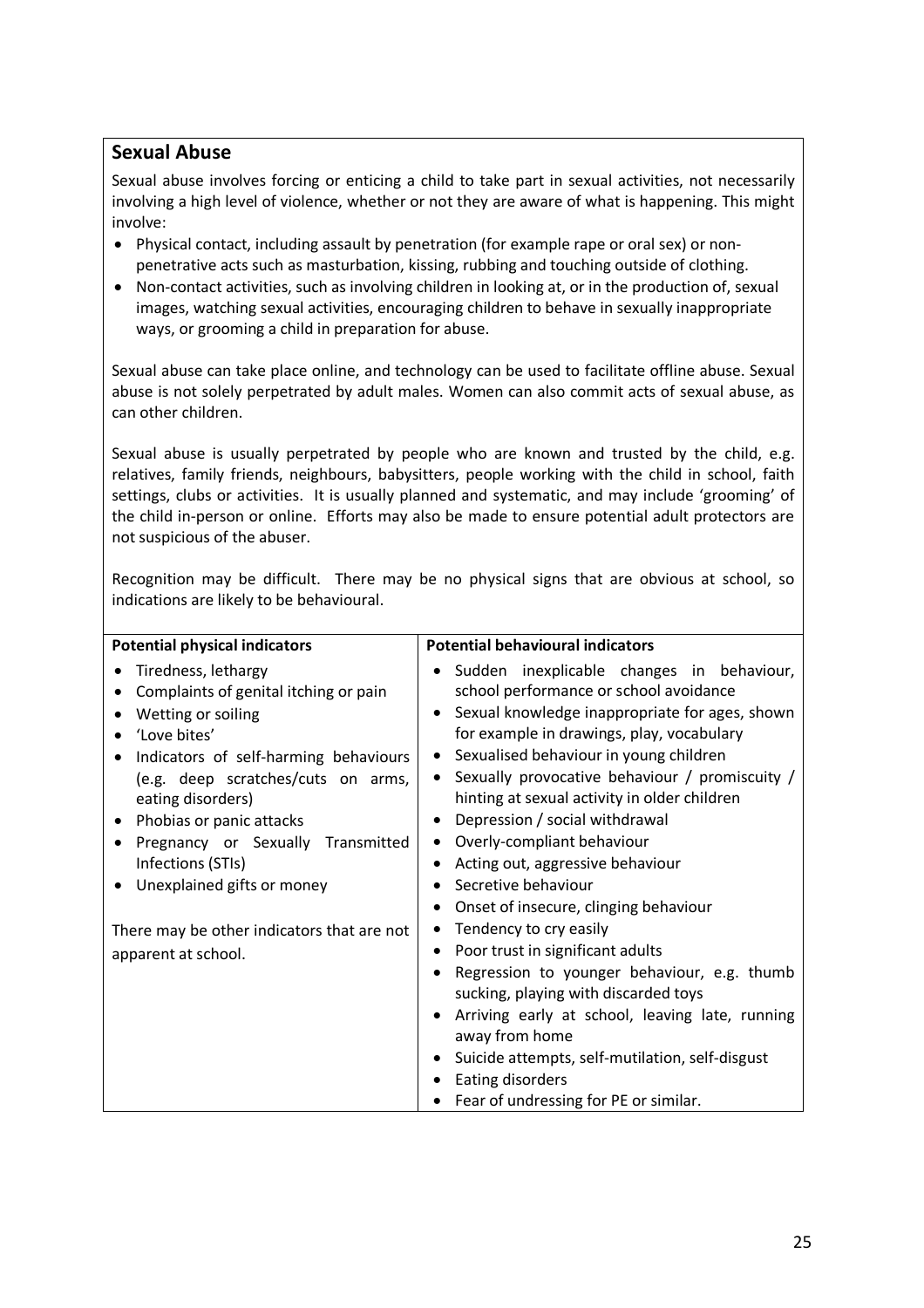#### **Emotional Abuse**

Emotional abuse is the persistent emotional maltreatment of a child such as to cause severe and adverse effects on the child's emotional development. It may involve:

- Conveying to a child that they are worthless or unloved, inadequate, or valued only insofar as they meet the needs of another person
- Not giving the child opportunities to express their views, deliberately silencing them or making fun of what they say or how they communicate
- Age or developmentally inappropriate expectations being imposed on children. These may include interactions that are beyond a child's developmental capability as well as overprotection and limitation of exploration and learning
- Preventing the child from participating in normal social interaction or forming friendships
- Seeing or hearing the ill-treatment of another, e.g. domestic abuse
- Serious bullying (including cyberbullying), causing children frequently to feel frightened or in danger
- Exploitation or corruption of children, encouragement to engage in anti-social behaviour

Some level of emotional abuse is involved in all types of maltreatment of a child, although it may occur alone.

Emotional abuse may be difficult to recognise, as the signs are usually behavioural rather than physical. Signs which may indicate emotional abuse:

#### **Potential developmental issues**

- Delays in physical, mental and emotional development
- Poor school performance
- Speech disorders
- Regressive development (e.g. regresses to a previous developmental stage when they felt safe)

#### **Potential social issues**

- Withdrawal from physical contact
- Withdrawal from social interaction
- Extremes of compliance, passivity and/or aggression/provocation
- Insecure, clinging behaviour
- Poor social relationships

#### **Potential emotional responses**

- Fear of new situations
- Inappropriate emotional responses to painful situations
- Fear of parents being contacted
- Low self esteem
- Self-disgust
- Unusually fearful of adults
- Lack of concentration, restlessness, aimlessness
- Extremes of passivity or aggression
- Fear of using computers / accessing email / using mobile technologies

#### **Potential general behavioural indicators**

- Acceptance of punishment that appears excessive
- Over-reaction to mistakes
- Continual self-deprecation
- Refusal to speak
- Neurotic behaviour (e.g. rocking, hairtwisting, thumb-sucking)
- Self-mutilation, self-harm
- Suicide attempts
- Drug/alcohol/solvent abuse
- Fear of carers
- Running away
- Compulsive stealing, scavenging e.g. other children's packed lunches
- Acting out
- Poor trust in significant adults
- Regressive behaviour (e.g. wetting)
- Sudden speech disorders
- Eating disorders
- Destructive tendencies
- Arriving early at school, leaving late
- Frequent lateness or non-attendance at school
- Reluctance to use computers or mobile technologies/obsessive use of them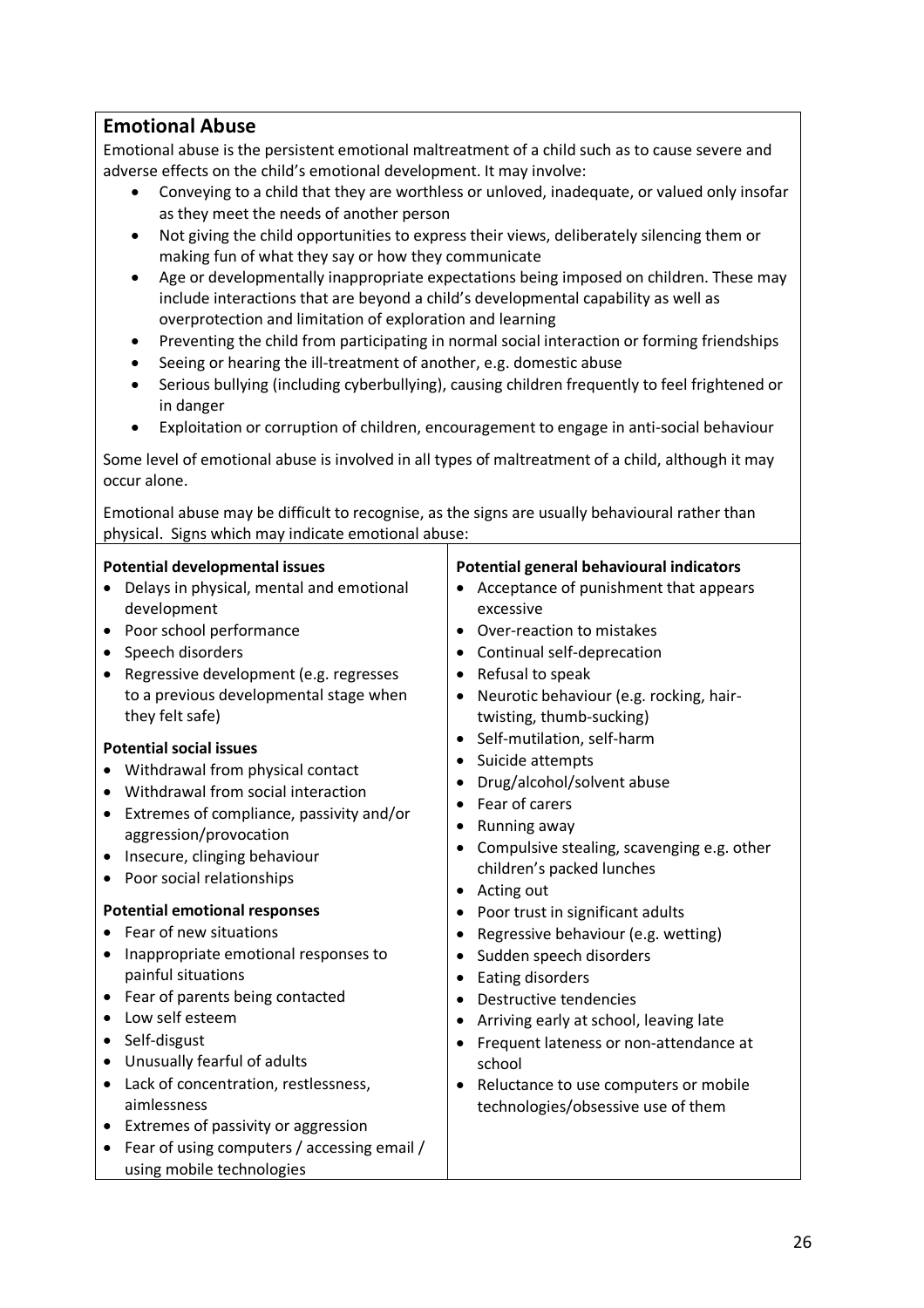#### **Neglect**

Neglect is the persistent failure to meet a child's basic physical and/or psychological needs, likely to result in the serious impairment of the child's health or development. Neglect of a child may involve a parent/carer failing to:

- Provide adequate food, clothing and shelter (including exclusion from home or abandonment)
- Protect a child from physical and emotional harm or danger
- Ensure adequate supervision (including the use of inadequate care-givers)
- Ensure access to appropriate medical care or treatment
- Respond to a child's basic emotional needs

Children who are neglected may develop more slowly than others and may find it hard to make friends and fit in with their peer group. They may also be bullied.

Potential indicators of neglect include:

| <b>Potential physical indicators</b><br>Underweight/failure to grow within normal<br>pattern<br>General failure to achieve developmental<br>$\bullet$<br>milestones<br>Observed lack of appropriate food<br>$\bullet$<br>Constant hunger<br>Constantly tired, listless, with no clear cause<br>Hair loss<br>Poor personal hygiene<br>Inadequate and / or dirty clothing<br>Unsuitable dress for weather<br>Untreated medical problems<br>$\bullet$<br>Frequently unsupervised | <b>Potential behavioural indicators</b><br>Low self-esteem<br>Stealing or scavenging, especially for food<br>Poor relationships with peers, isolated<br>Destructive tendencies<br>Frequent lateness or non-attendance at<br>school<br>Missing medical appointments |
|-------------------------------------------------------------------------------------------------------------------------------------------------------------------------------------------------------------------------------------------------------------------------------------------------------------------------------------------------------------------------------------------------------------------------------------------------------------------------------|--------------------------------------------------------------------------------------------------------------------------------------------------------------------------------------------------------------------------------------------------------------------|
|-------------------------------------------------------------------------------------------------------------------------------------------------------------------------------------------------------------------------------------------------------------------------------------------------------------------------------------------------------------------------------------------------------------------------------------------------------------------------------|--------------------------------------------------------------------------------------------------------------------------------------------------------------------------------------------------------------------------------------------------------------------|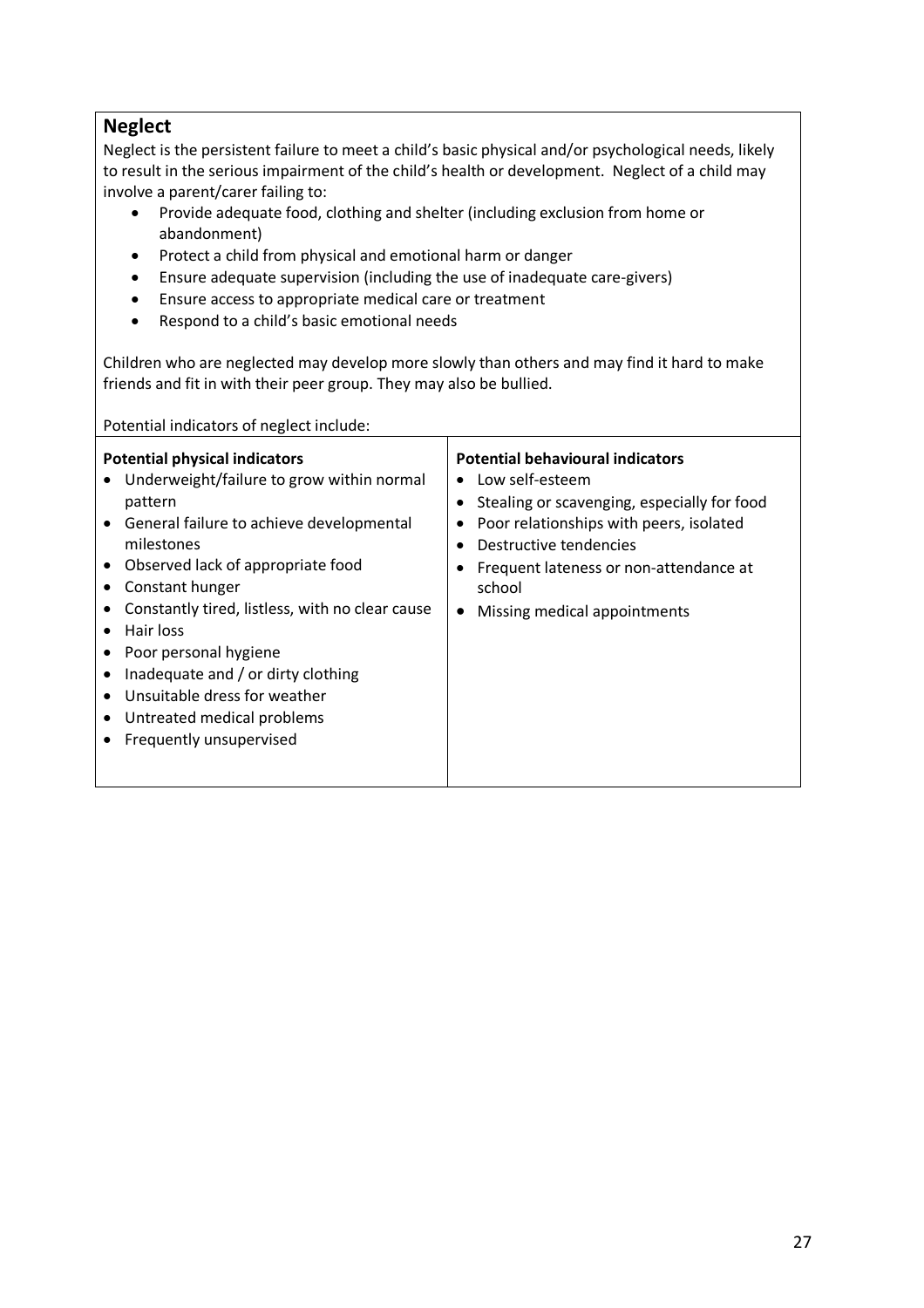# 13.0 Appendix 2: Specific Forms of Abuse and Safeguarding Issues<sup>4</sup>

## 13.1 Child Abduction and Community Safety Incidents

Child abduction is the unauthorised removal or retention of a minor from a parent or anyone with legal responsibility for the child. It can be committed by parents/carers or other family members; by people known but not related to the victim (such as neighbours, friends and acquaintances); and by strangers.

Staff should be alert to community safety incidents in the vicinity of a school, for example people loitering nearby or unknown adults engaging children in conversation.

As children get older and are granted more independence (for example, as they start walking to school on their own) it is important they are given practical advice on how to keep themselves safe - Guernsey Police can be contacted to assist. It is important that lessons focus on building children's confidence and abilities rather than simply warning them about all strangers. Further information is available at: www.actionagainstabduction.org and www.clevernevergoes.org.

### 13.2 Children and the Court System

Children are sometimes required to give evidence for crimes committed against them or for crimes they have witnessed. Children may also be involved where child arrangements are made via the family courts, following separation.

Staff should recognise that, whatever the reason, involvement with court matters can be stressful for children.

## 13.3 Children Missing from Education

All staff should be aware that children going missing, particularly repeatedly, can act as a vital warning sign of a range of safeguarding possibilities. This may include abuse and neglect, which may include sexual abuse or exploitation and can also be a sign of child criminal exploitation. It may indicate mental health problems, risk of substance abuse, risk of travelling to conflict zones, risk of honour-based abuse. Early intervention is necessary to identify the existence of any underlying safeguarding risk and to help prevent the risks of a child going missing in future. Staff should be aware of the unauthorised absence and children missing from education procedures.

The ISCP provides additional guidance for when children on the Child Protection Register go missing http://iscp.gg/article/118072/Missing-Children

 <sup>4</sup> This appendix is based on KCSIE, but has been amended to reflect local legislation and approach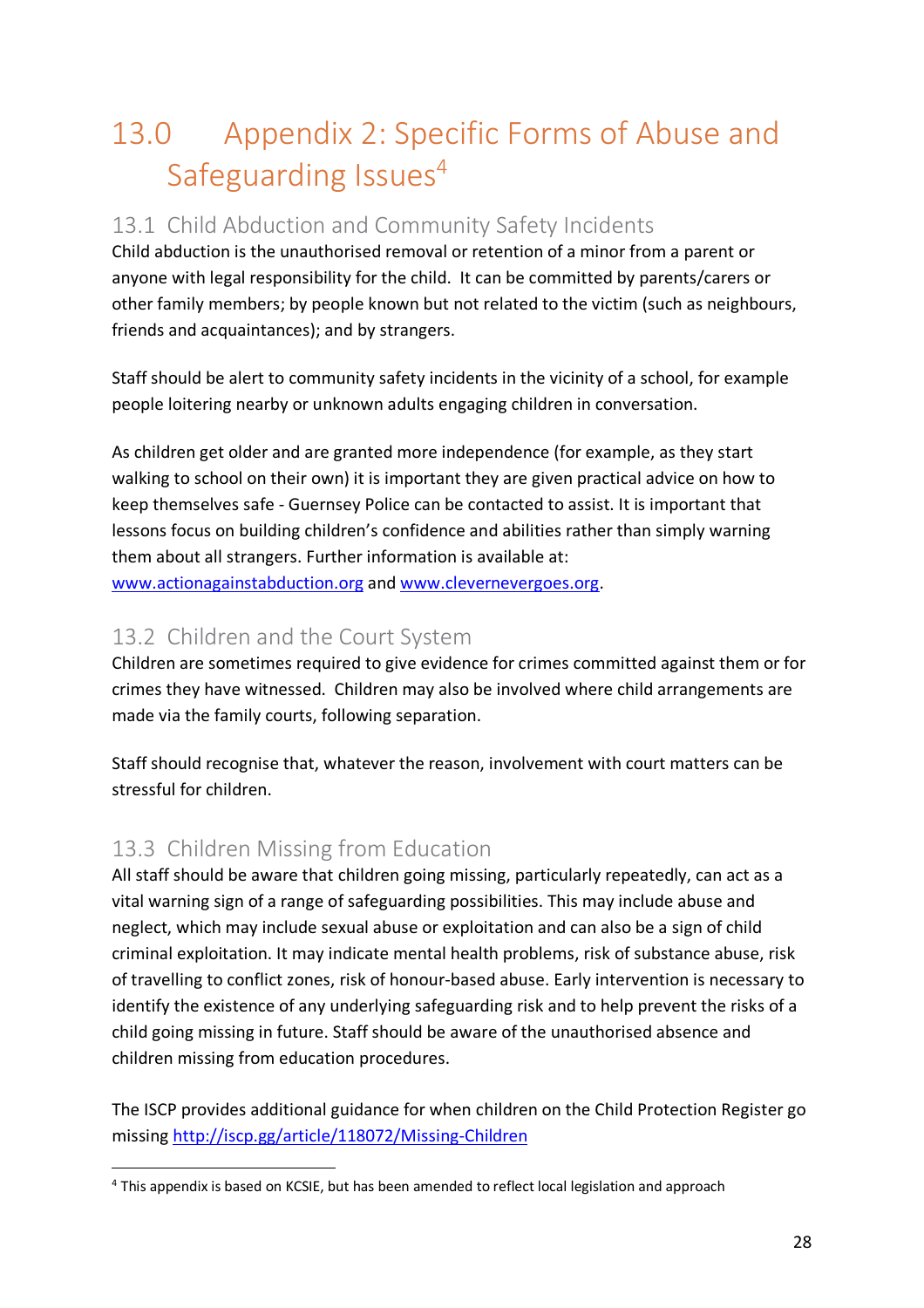# 13.4 Children with Family Members in Prison

Staff should be aware that children who have a parent in prison are at risk of poor outcomes including poverty, stigma, isolation and poor mental health. The 'Hidden Sentence' is a training course that highlights the potential impact of a prisoner's custodial sentence on the wider family/children.

Guernsey Prison works in partnership with other local agencies in relation to safeguarding children affected by parental imprisonment (the Committee *for* Health and Social Care, Police Public Protection Unit, Family Proceedings Advisory Service, Youth Commission and Prison Fellowship volunteers). It provides a number of services under the 'Family Support' pathway, including ways to maintain contact.

# 13.5 Child Criminal Exploitation (CCE)

CCE is where an individual or group takes advantage of an imbalance of power to coerce, control, manipulate or deceive a child into any criminal activity (a) in exchange for something the victim needs or wants, and/or (b) for the financial or other advantage of the perpetrator or facilitator and/or (c) through violence or the threat of violence. The victim may have been criminally exploited even if the activity appears consensual. CCE does not always involve physical contact; it can also occur through the use of technology.

CCE could include children being forced to be involved in drug production, being coerced into moving drugs or money (including in/out of Guernsey<sup>5</sup>), forced to shoplift or pickpocket, or to threaten other young people.

Some of the following can be indicators of CCE:

- Children who appear with unexplained gifts or new possessions
- Children who associate with other young people involved in exploitation
- Children who suffer from changes in emotional well-being
- Children who misuse drugs and alcohol
- Children who go missing for periods of time or regularly come home late
- Children who regularly miss school or education or do not take part in education.

## 13.6 Child Sexual Exploitation (CSE)

CSE occurs where an individual or group takes advantage of an imbalance of power to coerce, manipulate or deceive a child into sexual activity (a) in exchange for something the

<sup>&</sup>lt;sup>5</sup> Staff may be familiar with the term 'County lines', which is used to describe gangs and criminal networks involved in exporting illegal drugs into importing areas (within the UK), using dedicated mobile phone lines or other form of 'deal line'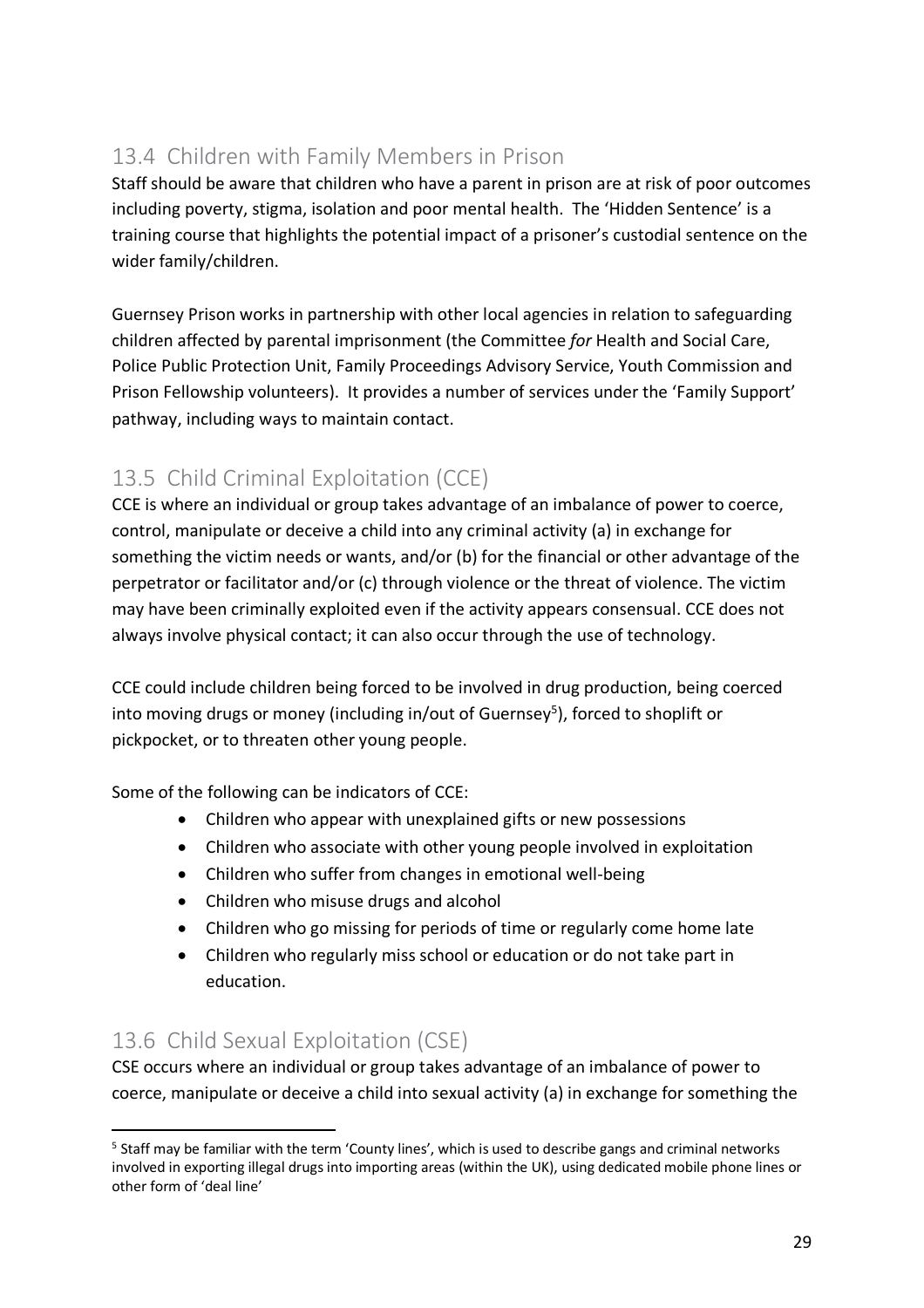victim needs or wants, and/or (b) for the financial advantage or increased status of the perpetrator or facilitator. The victim may have been sexually exploited even if the sexual activity appears consensual. CSE does not always involve physical contact; it can also occur through the use of technology. CSE can affect any child or young person (male or female) under the age of 18 years, including 16 and 17 year olds who can legally consent to have sex. It can include both contact (penetrative and non-penetrative acts) and non-contact sexual activity and may occur without the child or young person's immediate knowledge (e.g. through others copying videos or images they have created and posted on social media). The above CCE indicators can also be indicators of CSE, as can:

- Children who have older boyfriends or girlfriends
- Children who suffer from sexually transmitted infections or become pregnant

More information and advice is available at: http://iscp.gg/article/150809/Child-Sexual-Exploitation https://www.gov.uk/government/publications/child-sexual-exploitation-definition-andguide-for-practitioners

### 13.7 Serious Violence

All staff should be aware of indicators that may signal that children are at risk from, or are involved with, serious violent crime. These may include increased absence from school, a change in friendships or relationships with older individuals or groups, a significant decline in performance, signs of self-harm or a significant change in wellbeing, or signs of assault or unexplained injuries. Unexplained gifts or new possessions could also indicate that children have been approached by, or are involved with, individuals associated with criminal networks or gangs.

### 13.8 Domestic Abuse

Domestic violence and abuse is: any incident or pattern of incidents of controlling, coercive, threatening behaviour, violence or abuse between those aged 16 or over who are, or have been, intimate partners or family members regardless of gender or sexuality. The abuse can encompass, but is not limited to: psychological; physical; sexual; financial; and emotional. Children and young people can be victims of domestic abuse both in the context of their home life where domestic abuse occurs between parents/carers, but also within their own intimate personal relationships. Exposure to domestic abuse and/or violence can have a serious, long lasting emotional and psychological impact on children and young people. In some cases, a child may blame themselves for the abuse or may have had to leave the family home as a result.

The ISCP provides additional guidance at http://iscp.gg/article/118116/Safeguarding-Children-Affected-by-Domestic-Abuse.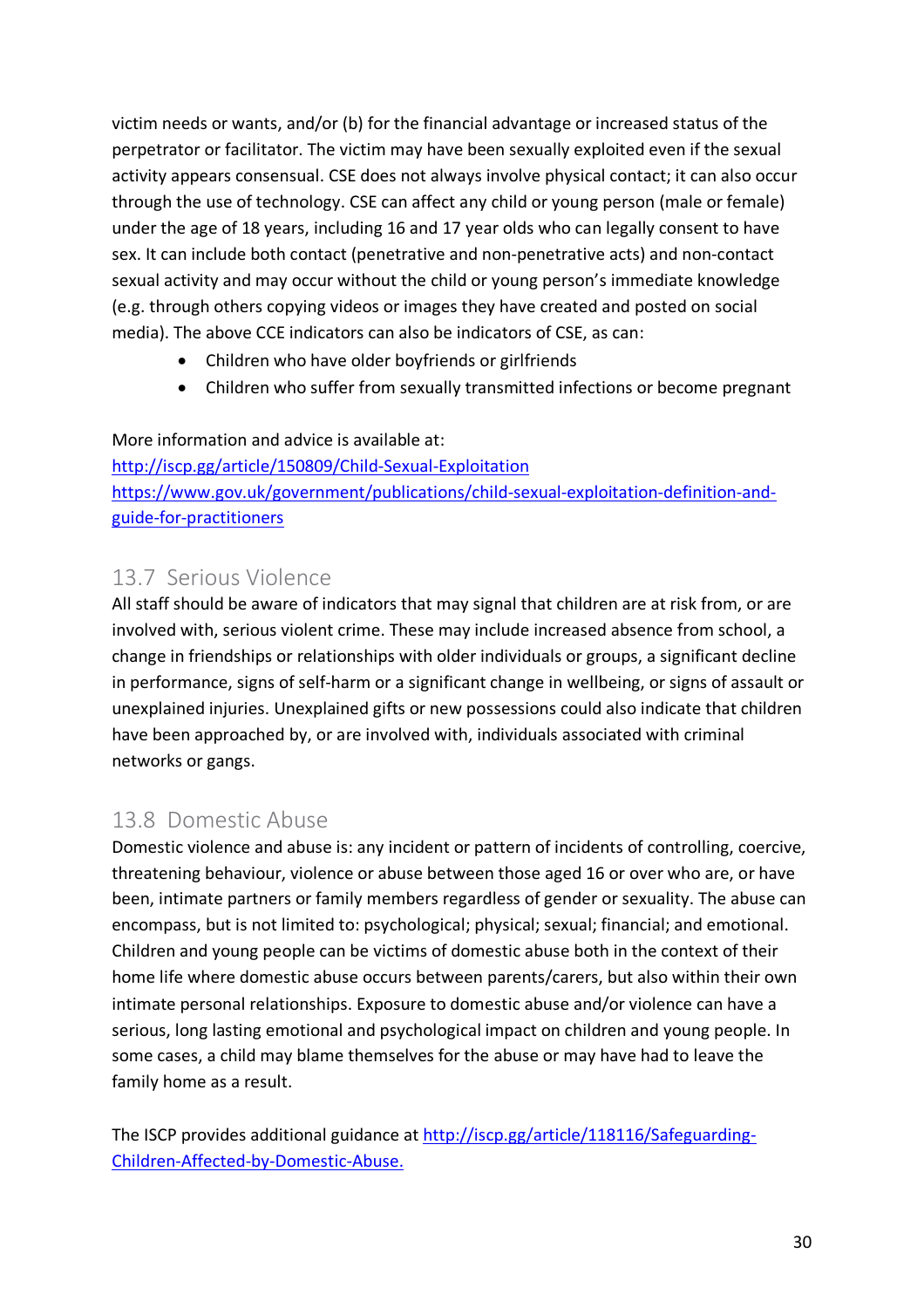Advice on identifying children who are affected by domestic abuse and how they can be helped is available at https://www.nspcc.org.uk/preventing-abuse/child-abuse-andneglect/domestic-abuse/signs-symptoms-effects/

Safer – Guernsey domestic abuse charity: http://safer.gg/

#### 13.9 Homelessness

Being homeless or being at risk of becoming homeless presents a real risk to a child's welfare. Indicators that a family may be at risk of homelessness include household debt, rent arrears, domestic abuse and anti-social behaviour, as well as the family being asked to leave a property.

In most cases school staff will be considering homelessness in the context of children who live with their families, and intervention will be on that basis. However, it should also be recognised in some cases 16 and 17 year olds could be living independently from their parents/carers, for example through their exclusion from the family home, and will require a different level of intervention and support.

Action for Children (Guernsey) provides, amongst other things, support for young people (aged 16-25) with housing and accommodation issues https://www.facebook.com/AFCguernsey/

# 13.10 Honour-Based Abuse (including Female Genital Mutilation and Forced Marriage)

'Honour-based' abuse (HBA) encompasses incidents or crimes which have been committed to protect or defend the honour of the family and/or the community, including female genital mutilation (FGM), forced marriage, and practices such as breast ironing.

All forms of HBA are abuse (regardless of the motivation) and should be handled and escalated as such. If staff have a concern regarding a child that might be at risk of HBA or who has suffered from HBA, they should speak to the SCPO (or deputy). As appropriate, they will activate local safeguarding procedures. Abuse committed in the context of preserving 'honour' often involves a wider network of family or community pressure and can include multiple perpetrators. It is important to be aware of this dynamic and additional risk factors when deciding what form of safeguarding action to take.

#### **FGM**

FGM comprises all procedures involving partial or total removal of the external female genitalia or other injury to the female genital organs. It is a form of child abuse with long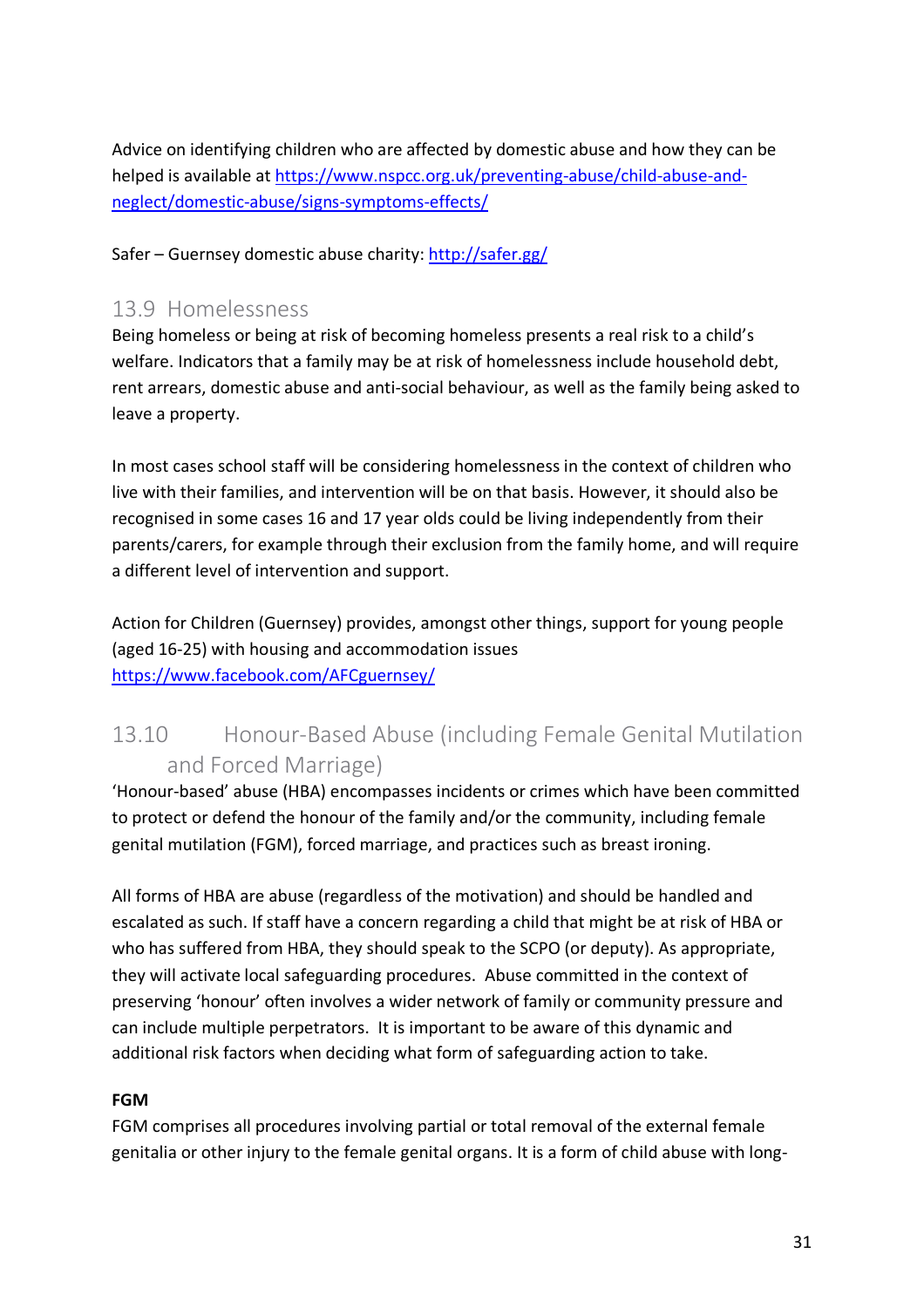lasting harmful consequences. It will be rare for teachers to see visual evidence, and they should not examine learners.

#### **Forced marriage**

A forced marriage is one entered into without the full and free consent of one or both parties and where violence, threats or any other form of coercion is used to cause a person to enter into a marriage. Threats can be physical or emotional and psychological. A lack of full and free consent can be where a person does not consent or where they cannot consent (if they have learning disabilities, for example). Nevertheless, some perpetrators use perceived cultural practices as a way to coerce a person into marriage. Schools and colleges can play an important role in safeguarding children from forced marriage.

## 13.11 Preventing Radicalisation

Children are vulnerable to extremist ideology and radicalisation. Similar to protecting children from other forms of harms and abuse, protecting children from this risk should be a part of a school or college's safeguarding approach.

•**Extremism** involves holding extreme political or religious views. For example, vocal or active opposition to community values such as democracy, the rule of law, individual liberty and the mutual respect and tolerance of different faiths, beliefs and lifestyles.

•**Radicalisation** refers to the process by which a person comes to support terrorism and extremist ideologies associated with terrorist groups. There is no single way of identifying whether a child is likely to be susceptible to an extremist ideology. Background factors combined with specific influences such as family and friends may contribute to a child's vulnerability. Similarly, radicalisation can occur through many different methods (such as social media or the internet) and settings (such as within the home).

However, it is possible to protect vulnerable people from extremist ideology and intervene to prevent those at risk of radicalisation being radicalised. As with other safeguarding risks, staff should be alert to changes in children's behaviour, which could indicate that they may be in need of help or protection, with a referral made to the SCPO.

Staff should engage in any appropriate training identified as appropriate by the ISCP/Guernsey Police.

Educate Against Hate is a UK government website designed to support school teachers and leaders to help them safeguard their students from radicalisation and extremism. The platform provides free information and resources to help school staff identify and address the risks, as well as build resilience to radicalisation.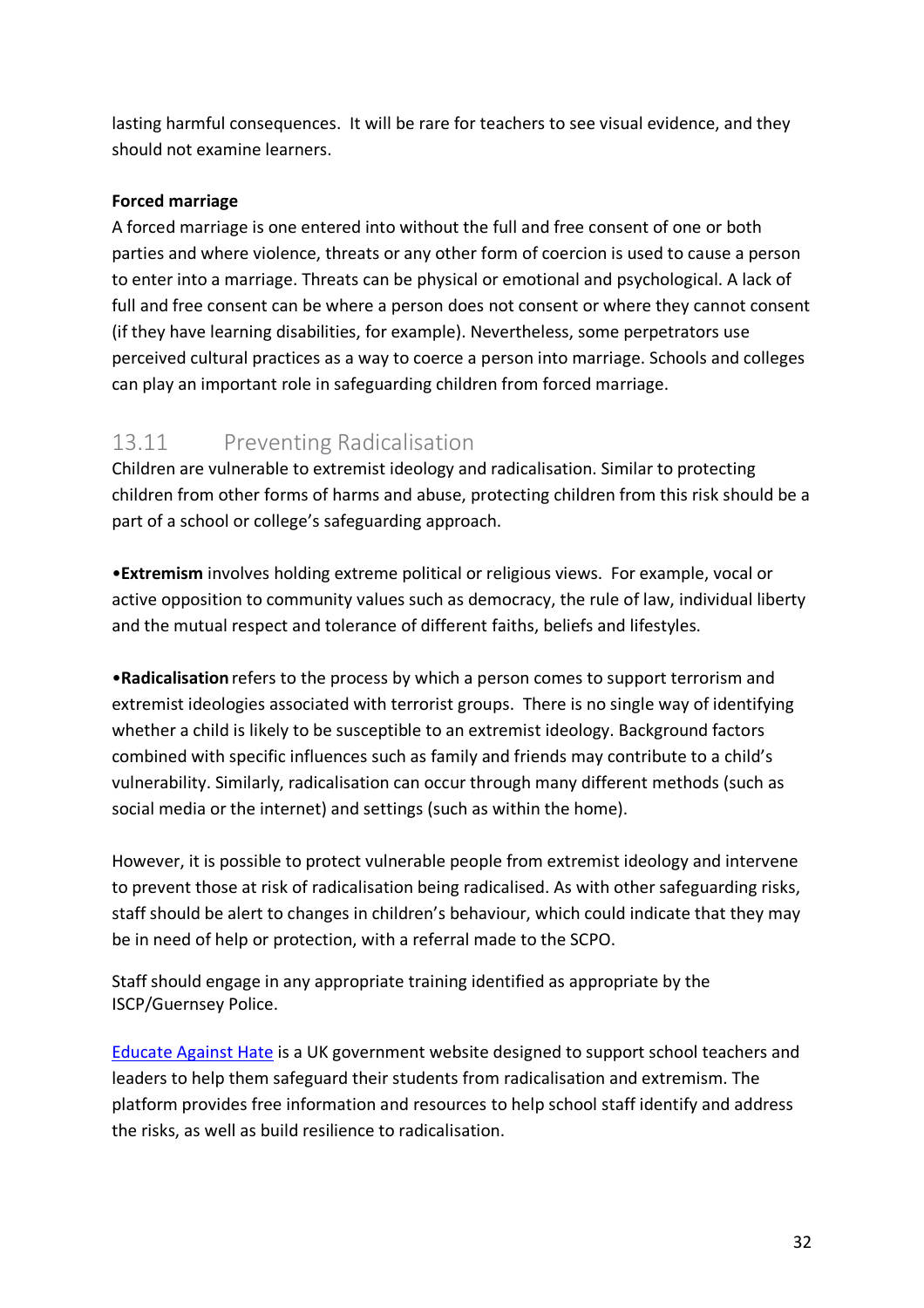# 13.12 Peer on Peer/ Child on Child Abuse

As set out in the main policy document, children can abuse other children – 'peer on peer abuse' - and can take many forms. The supplementary information below focuses on sexual violence and sexual harassment.

#### **Sexual violence and sexual harassment between children in schools and colleges**

Sexual violence and sexual harassment can occur between two children of any age and sex. It can also occur through a group of children sexually assaulting or sexually harassing a single child or group of children.

Children who are victims of sexual violence and sexual harassment will likely find the experience stressful and distressing. This will, in all likelihood, adversely affect their educational attainment. Sexual violence and sexual harassment exist on a continuum and may overlap, they can occur online and offline (both physical and verbal) and are never acceptable. It is important that all victims are taken seriously and offered appropriate support. Staff should be aware that evidence shows girls, children with SEND and LGBT children are at greater risk.

Staff should be aware of the importance of:

- Making clear that sexual violence and sexual harassment is not acceptable, will never be tolerated and is not an inevitable part of growing up
- Not tolerating or dismissing sexual violence or sexual harassment as 'banter', 'part of growing up', 'just having a laugh' or 'boys being boys', and
- Challenging behaviours (potentially criminal in nature), such as grabbing bottoms, breasts and genitalia, flicking bras and lifting up skirts. Dismissing or tolerating such behaviours risks normalising them.

#### **What is sexual violence and sexual harassment?**

#### **Sexual violence**

For the purposes of this document, sexual violence includes<sup>6</sup>:

- **Rape**: A person (A) commits an offence of rape if: he intentionally penetrates the vagina, anus or mouth of another person (B) with his penis, B does not consent to the penetration and A does not reasonably believe that B consents.
- **Assault by Penetration**: A person (A) commits an offence if: they intentionally penetrate the vagina or anus of another person (B) with a part of their body or anything else, the penetration is sexual, B does not consent to the penetration and A does not reasonably believe that B consents.

 <sup>6</sup> Based on the UK Sexual Offences Act 2003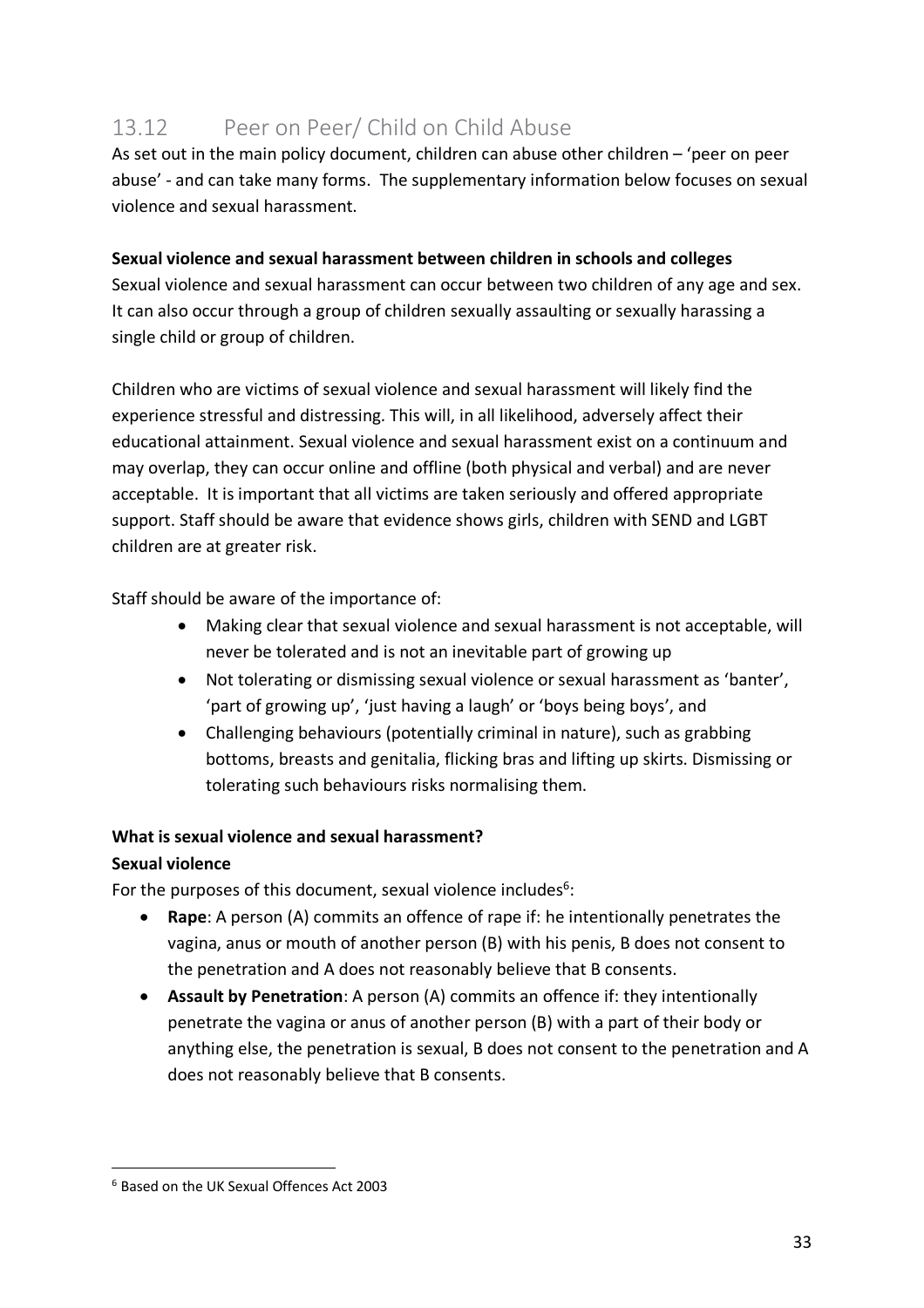• **Sexual Assaul**t: A person (A) commits an offence of sexual assault if: they intentionally touch another person (B), the touching is sexual, B does not consent to the touching and A does not reasonably believe that B consents.

#### **What is consent**?

Consent is about having the freedom and capacity to choose. Consent to sexual activity may be given to one sort of sexual activity but not another, e.g.to vaginal but not anal sex or penetration with conditions, such as wearing a condom. Consent can be withdrawn at any time during sexual activity and each time activity occurs. Someone consents to vaginal, anal or oral penetration only if they agree by choice to that penetration and has the freedom and capacity to make that choice.

#### **Sexual harassment**

In this document, sexual harassment means 'unwanted conduct of a sexual nature' that can occur online and offline, and in the context of child on child sexual harassment. Sexual harassment is likely to: violate a child's dignity, and/or make them feel intimidated, degraded or humiliated and/or create a hostile, offensive or sexualised environment.

Whilst not intended to be an exhaustive list, sexual harassment can include:

- Sexual comments, such as: telling sexual stories, making lewd comments, making sexual remarks about clothes and appearance and calling someone sexualised names
- Sexual "jokes" or taunting
- Physical behaviour, such as: deliberately brushing against someone, interfering with someone's clothes (schools and colleges should be considering when any of this crosses a line into sexual violence - it is important to talk to and consider the experience of the victim) and displaying pictures, photos or drawings of a sexual nature, and
- Online sexual harassment. This may be standalone, or part of a wider pattern of sexual harassment and/or sexual violence. It may include:
- o Non-consensual sharing of sexual images and videos
- o Sexualised online bullying
- o Unwanted sexual comments and messages, including on social media
- o Sexual exploitation, coercion and threats and
- o Upskirting

#### **Upskirting**

'Upskirting' typically involves taking a picture under a person's clothing (not necessarily a skirt) without them knowing, with the intention of viewing their genitals or buttocks to obtain sexual gratification, or cause the victim humiliation, distress or alarm. Anyone, of any gender, can be a victim.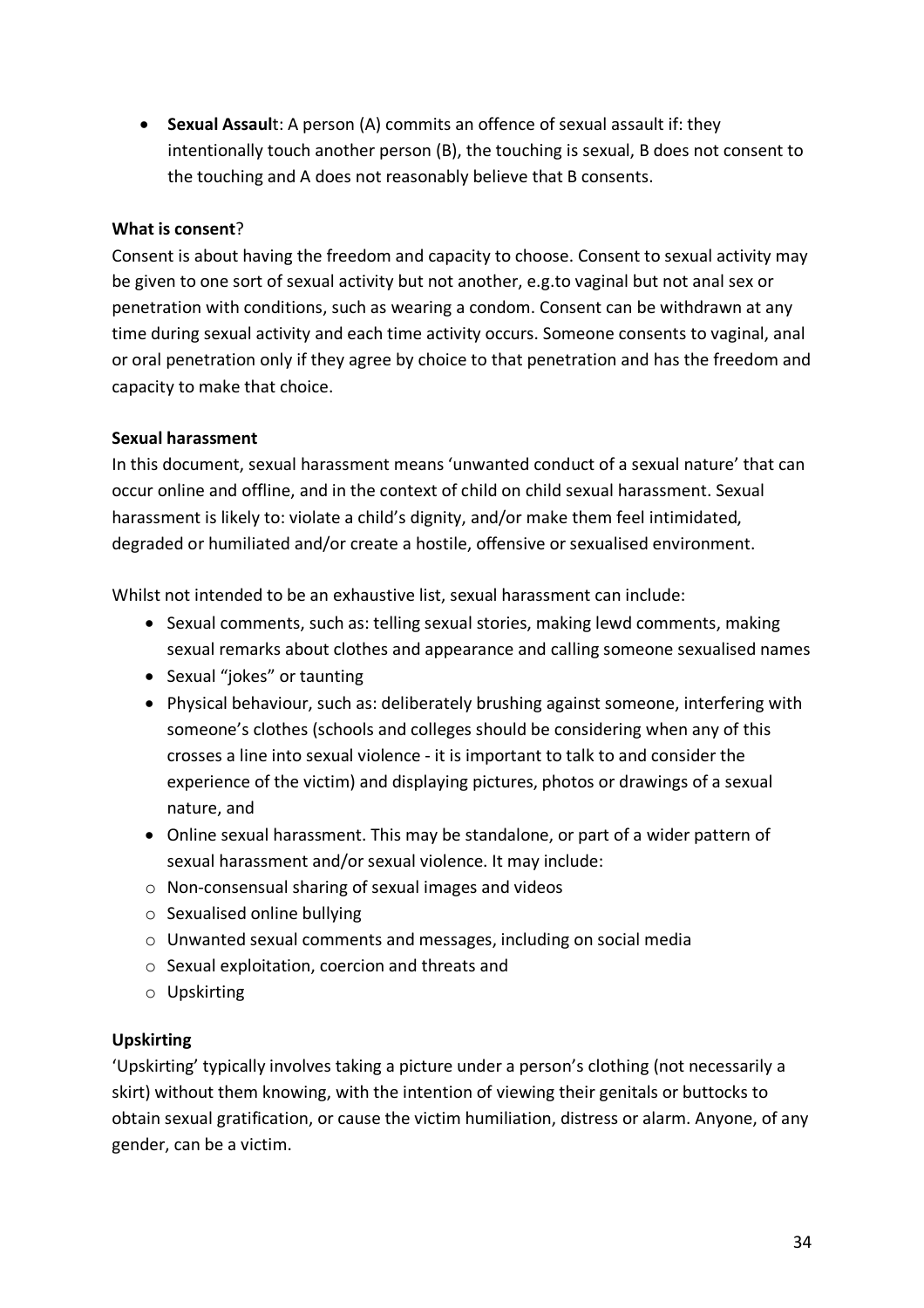#### **The response to a report of sexual violence or sexual harassment**

The initial response to a report from a child is important. It is essential that all victims are reassured that they are being taken seriously and that they will be supported and kept safe. A victim should never be given the impression that they are creating a problem by reporting sexual violence or sexual harassment. Nor should a victim ever be made to feel ashamed for making a report.

Further detailed advice can be seen in Part 5 of 'Keeping Children Safe in Education' and 'Sexual violence and sexual harassment between children in schools and colleges'.

### 13.13 Fabricated or Induced Illness (by Parent/Carer)

This is where a parent/carer makes a child ill, or pretends they are ill. It is a relatively rare form of child abuse with potential for serious harm (physical and emotional).

Parents/carers may:

- Fabricate signs and symptoms of illness, including fabrication of past medical history
- Induce illness by a variety of means
- Falsify documents, hospital charts and records, and specimens of bodily fluids.

Some factors that may indicate that a child may be at risk of harm include:

- Frequent and unexplained absences from school, particularly from PE lessons
- Regular absences to keep a doctor's or a hospital appointment
- Repeated claims by a parent/carer that a child is frequently unwell and requires medical attention for symptoms which, when described, are vague in nature, difficult to diagnose and which staff have not themselves noticed, for example, headaches, tummy aches, dizzy spells, frequent contact with opticians and/or dentists or referrals for second opinions.

More information can be found in Fabricated or Induced Illness: Safeguarding Children.